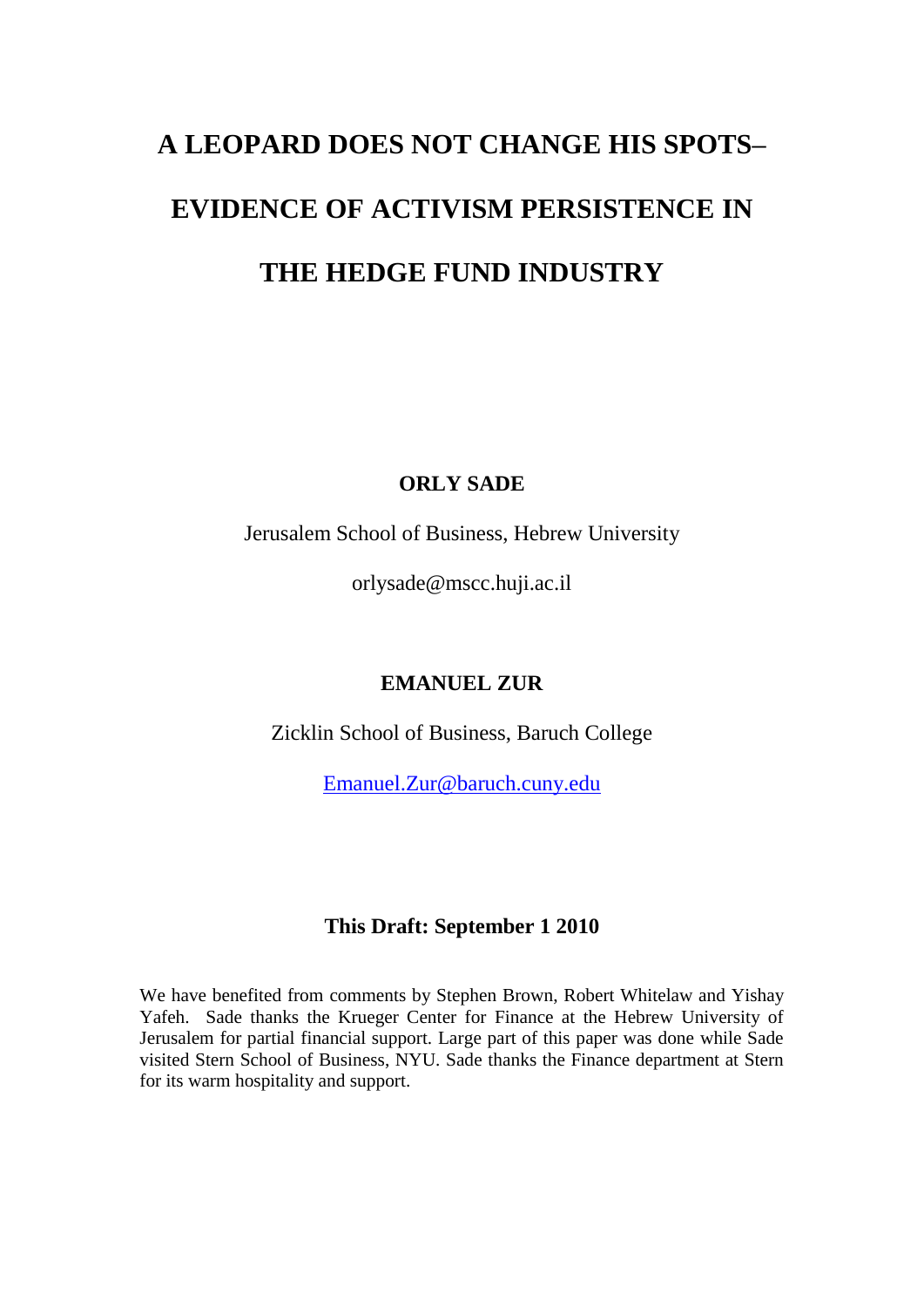# **A LEOPARD DOES NOT CHANGE HIS SPOTS– EVIDENCE OF ACTIVISM PERSISTENCE IN THE HEDGE FUND INDUSTRY**

#### **Abstract**

This paper investigates hedge fund performance persistence through an examination of actual fund behavior rather than self-reported returns. We propose new activism indexes. We show that past activism is positively correlated with fund orientation toward confrontational activist behavior with respect to future purchases. We show that hedge fund activism is positively correlated with the size of the required minimum investment and with managers who graduated from a top MBA program.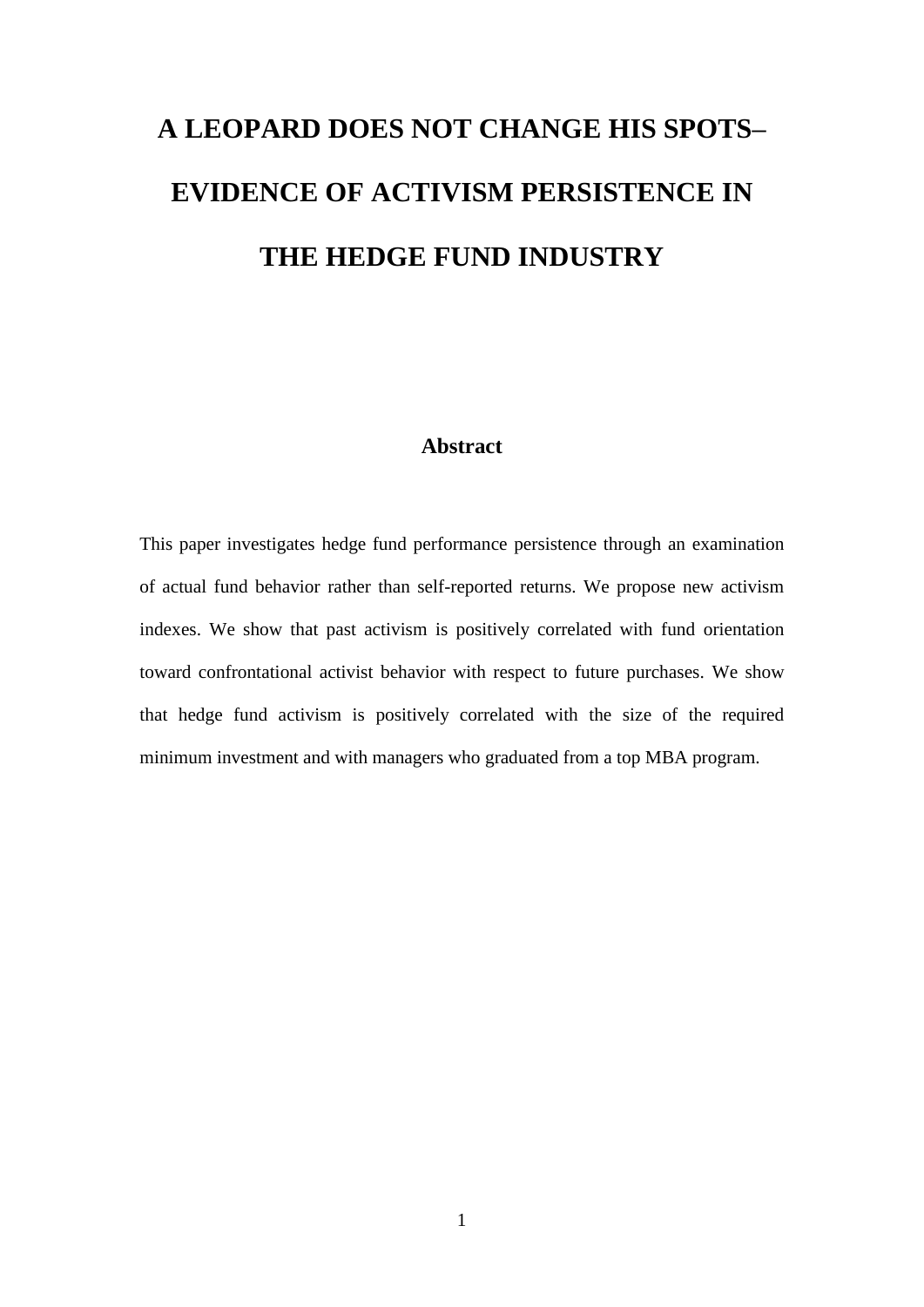#### **1. Introduction**

This paper investigates performance persistence among hedge funds by studying their direct actions. Specifically, we investigate whether there is persistence in activism strategy and whether this persistence influences investment profitability.

The question of the existence of persistence outperformance in professional investment management lies at the heart of the market efficiency literature. Numerous papers investigate mutual fund performance persistence (see, Grinblatt and Titman (1992), Droms and Walker (1994), Brown and Goetzmann (1995), and Carhart (1997), among others) and conclude that mutual funds, on average, underperform passive investments and those that outperform do not have persistent performance. However, does this finding imply that professional money managers do not, on average, persistently outperform the market? One may argue that results from the mutual fund industry should not be generalized to all money managers, as there are several legal constraints that these managers face.

A better laboratory for investigating performance persistence and manager skill might be the hedge fund industry. Unlike their mutual fund counterparts, hedge fund managers do not aim to track benchmark performances, have fewer legal restrictions on the potential investment opportunity set, have discretion with respect to the level of reporting of their strategies and results, and have a compensation structure that provides a greater incentive to perform well.

However, studies on hedge fund performance persistence yield conflicting conclusions. For example, there is some evidence of short term persistence among individual hedge funds (See Agarwal and Naik (2000). However, Brown, Goetzmann, and Ibbotson (1999), and Brown and Goetzmann (2003). find no evidence of performance persistence investigating yearly returns and long term performance and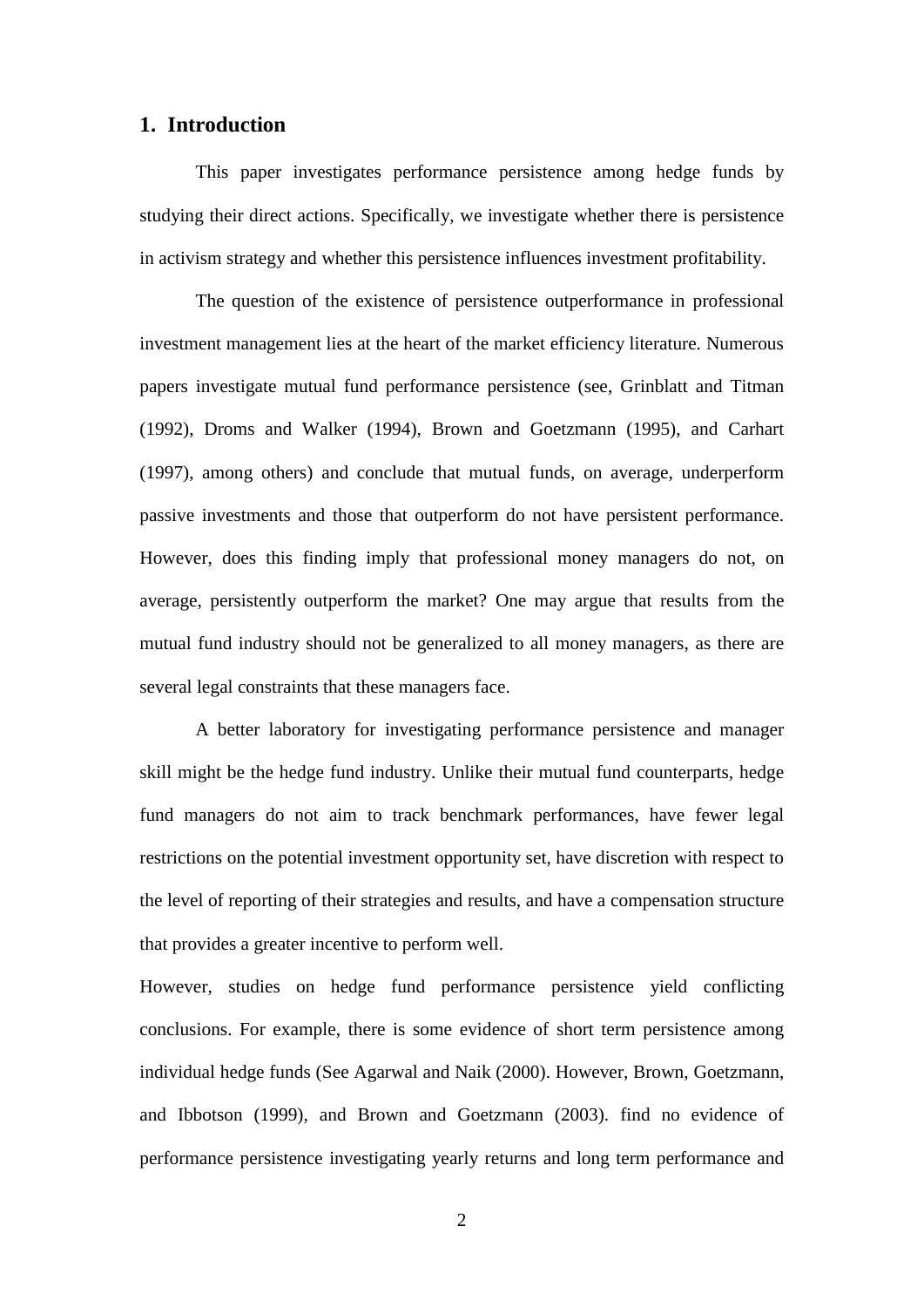Boyson (2008) in a recent paper finds no evidence of persistence (short or long-term) when funds are selected based on past performance alone and claims that style factors explain the previous findings of short-term persistence.<sup>1</sup>

In comparing the conflicting results on the persistence of hedge fund performance, it is important to note that there is no one database that contains data on the whole universe of hedge fund industry activity. The three main hedge fund database providers used in academic research are: CISDM, HFR and TASS; because each contains a self-reported sample, bias is created when using these samples for research.<sup>2</sup> Moreover, the academic literature that focuses on investigating persistence in the hedge fund industry uses a range of return measures—either raw return measures (pre- or post-fee) or risk-adjusted return measures (Sharpe ratio or alpha). One of the main criticisms of the use of various return measures in the hedge fund industry to investigate performance persistence is that there are biases in the documented returns (and their indices) because these returns are self-reported by hedge funds (for the documentation of bias in hedge funds returns, see Getmansky, Lo and Makarov (2004), Boyson, Stahel, and Stulz (2006), and Billio, Getmansky and Pelizzon (2009), among others).<sup>3</sup>

While there are many open questions with respect to hedge funds' total activity persistence, the focus of this paper is different. We do not search for persistence in funds' returns but rather persistence in **activism.** Since it was previously documented in the literature that activism actions are correlated with abnormal returns (see for example Brav et al. (2008), and Klein and Zur (2009a, 2009b)), we use the action and intent of actions as our measure. In this paper we ask if an investor that

 $1$  For a review of the literature on hedge fund persistence, see Eling (2008)

 $2$  Liang (2000) documents survivorship bias in the TASS and HFR databases.

<sup>&</sup>lt;sup>3</sup> For documentation about persistence in private equity, see Kaplan and Schoar (2005); for a discussion of the limitation of the data in the private equity database see Phalippou and Gottschalg, 2009.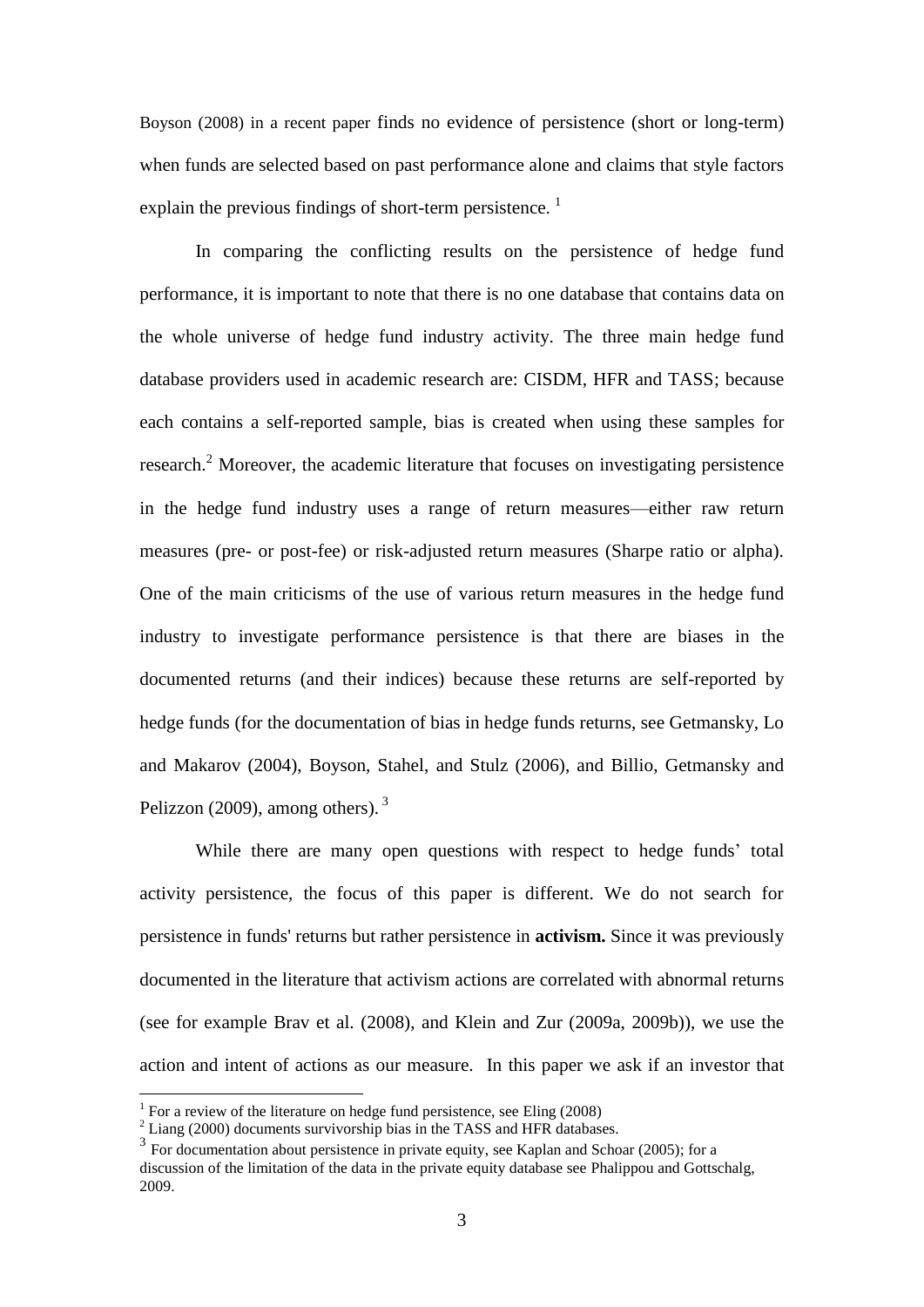consider selecting a particular hedge fund for an investment should investigate its past activism record. If indeed past activism is an indicative of future activism and total results, then, there is value to investigate and to collect this information.

In order to overcome self-selection bias and bias in self-reported returns, we hand-collected data from a subsample of the hedge fund industry along with a focus on published activities.

While the advantages of this approach are clear - a cleaner sample and the ability to focus on real actions rather than incentive-driven, self-reported data - there is a disadvantage in the small size of the subsample of the hedge fund universe. Hence we limit our conclusions to the hedge fund activism type of fund investigated, rather than hedge funds in general. Moreover we limit our conclusion about persistence to activism activity rather than to persistence in the total return. Nevertheless, since there is neither an institutional nor a regulatory definition of a hedge fund and since the literature characterizes hedge funds simply as pooled investment vehicles open to only a limited group of investors<sup>4</sup> that generally invest capital on a collective basis, and since there is a documentation that controlling for style is important in the study of hedge fund persistence, we feel that there is room to focus on a subsample of this universe based on shared characteristics of the funds and that the advantages of handcollected data compensate for the lack of generalizability.<sup>5</sup>

We begin with a description of the hand-collected data. This study examines a comprehensive sample of activism campaigns<sup>6</sup> by 117 hedge funds that engaged in

<sup>&</sup>lt;sup>4</sup> The investments are organized as "3(c)(1)" or "3(c)(7)" funds, referring to exemptions from mutual fund registration. Funds organized as  $3(c)(1)$  funds are limited to 99 "accredited" investors. Section  $3(c)(7)$  funds may have up to 499 "qualified" investors, but the net worth requirement is higher.

<sup>&</sup>lt;sup>5</sup> For a description of the different investment styles of hedge funds see Brown and Goetzmann, 2003

<sup>&</sup>lt;sup>6</sup> Shareholder activism is a broad concept that encompasses, among other things, confrontational and nonconfrontational campaigns. This study captures shareholder activism in a limited sense based on the activist's choice of required SEC filing. Hence, a shareholder activist is any investment entity that files a Schedule 13D with the SEC.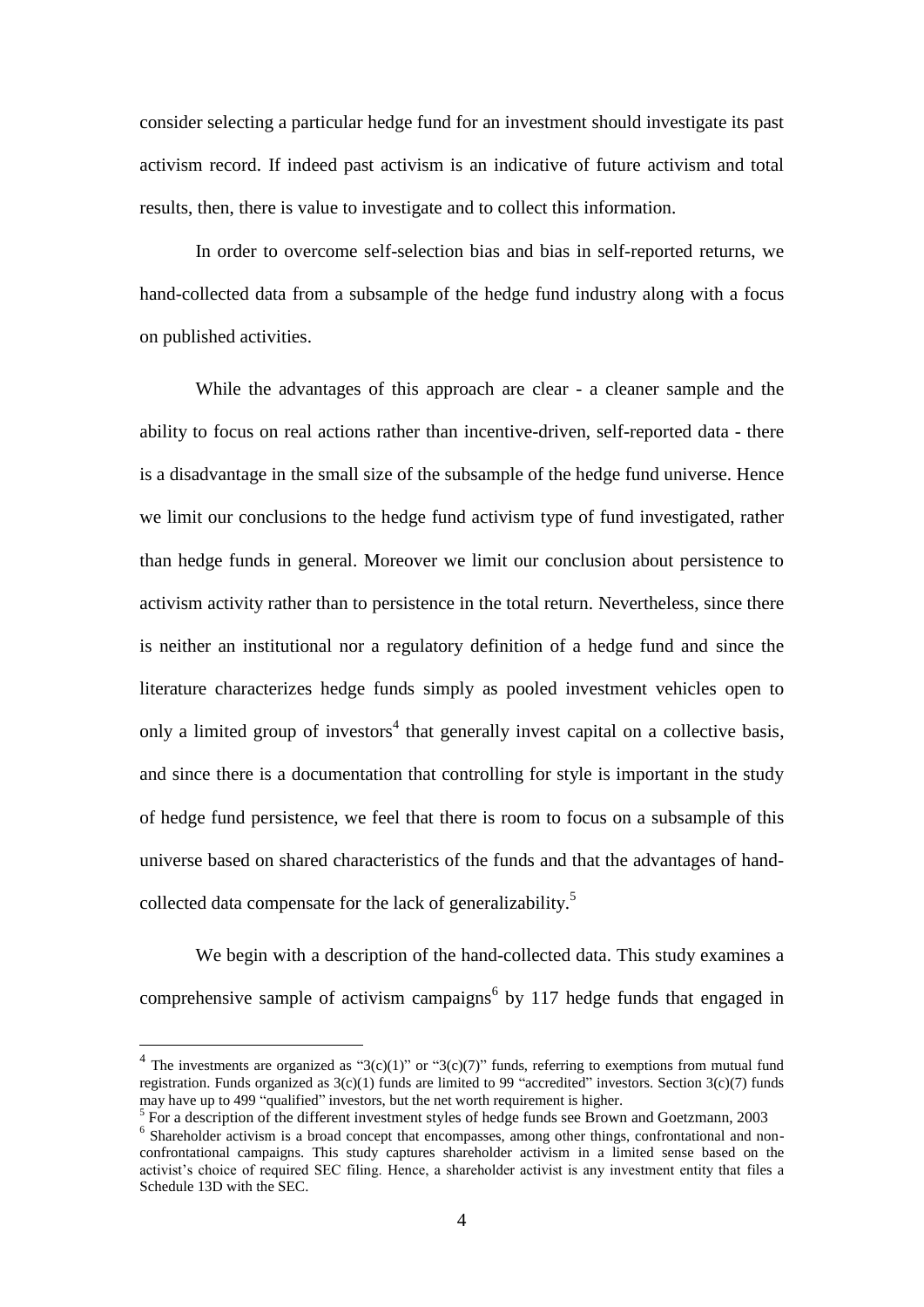695 active investments during the period 1994–2006. We identify hedge fund activism based on fund choices among required Securities and Exchange Commission (SEC) filings. 7 The Securities and Exchange Act of 1934 requires a person or group of persons to publicly disclose stockholdings exceeding a threshold of 5% of a firm's outstanding shares or any class of shares within 10 days of reaching that threshold. When a hedge fund has specific plans to influence the target firm, or when it is unwilling to forfeit the option of influencing the firm in the future, the fund must file a Schedule 13D. 8

Our first contribution to the literature is to suggest several indexes which can be used to investigate past activism performance and to document their explanatory power with respect to future hedge fund activity. The first proposed index is based on relative activism, or actual, published fund activism versus the total number of fund investments (total activity). Based on the literature on hedge fund activism, we focus on Section 13D filings, board appointments, and the threat of proxy fights. We give each of these factors equal weight (1/3). In order to control for the total activity of each fund, each variable is divided by the total number of investments undertaken by that fund.

The second index uses the same three activism indicators, but goes on to capture performance relative to the peer group (other hedge funds in the same year). We show that the two indexes are highly correlated to one another.

We investigate the determinants of the levels of our activism indexes. We find that minimum investment requirements are positively correlated with all indexes. That

 $<sup>7</sup>$  The definition of hedge fund activism and investment in this paper is consistent with the definition in Brav</sup> et al. (2008) and Clifford (2008) but not with Klein and Zur (2009), who examine confrontational activism only.

<sup>&</sup>lt;sup>8</sup> If the party acquiring the stake in the firm in the regular course of business does not intend to influence the management or control of the firm, the Securities and Exchange Act of 1934 permits the party to submit a Schedule 13G filing, a shorter and less burdensome filing that requires less information from the filing party.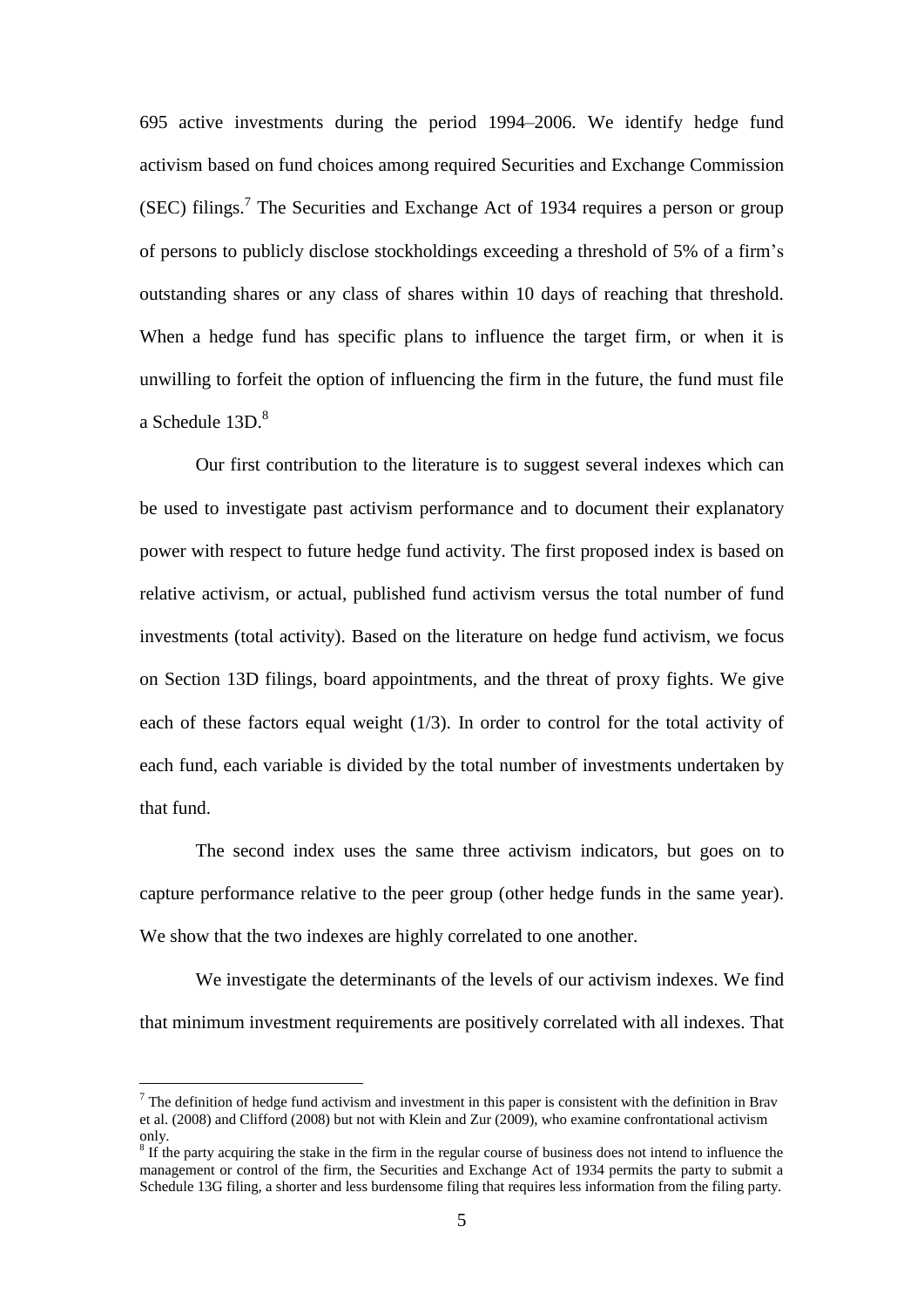is, those funds that require a high minimum investment from their participants have relatively higher levels of activism. Incentive fee is also positively correlated with activism, yet its significance is sensitive to the specific activism index. We also find that hedge fund activism indexes are positively and significantly correlated with a manager's attendance at top MBA programs; however, the indexes are not significantly correlated with managerial education at Ivy League schools.

We show that past activism is positively correlated with movements toward confrontational activism in future fund investments. We also show that this relation is significant even after controlling for the specific characteristics of the acquired firm. We show that while other commonly used firm characteristics explain less than 1% of the decision to adopt a confrontational investment strategy, our relative activism index explains 33% of this decision.<sup>9</sup>

One may ask why they should be so concerned with what predicts confrontational investment? Recent research consistently shows positive returns of 7- 10% around the filing of the Schedule 13D, which indicates that there are short-term gains associated with hedge fund activism.<sup>10</sup> Moreover, Clifford (2008) shows that firms targeted by hedge funds with non-confrontational investment purposes earn significantly lower returns compared to firms targeted by hedge funds with confrontational investment purposes.

Once it has been established that past activism activity is positively correlated with confrontational investment styles, we then show that recent activity is correlated with abnormal returns.

<sup>&</sup>lt;sup>9</sup> Finding persistence in documented actions is consistent with the recent work of Gompers, Kovner, Lerner and Scharfstein (2009) who document performance persistence in entrepreneurship. They show that entrepreneurs with a track record of success are much more likely to succeed than first-time entrepreneurs and those who have previously failed.

 $^{10}$  E.g. Brav et al., 2008; Klein and Zur, 2009.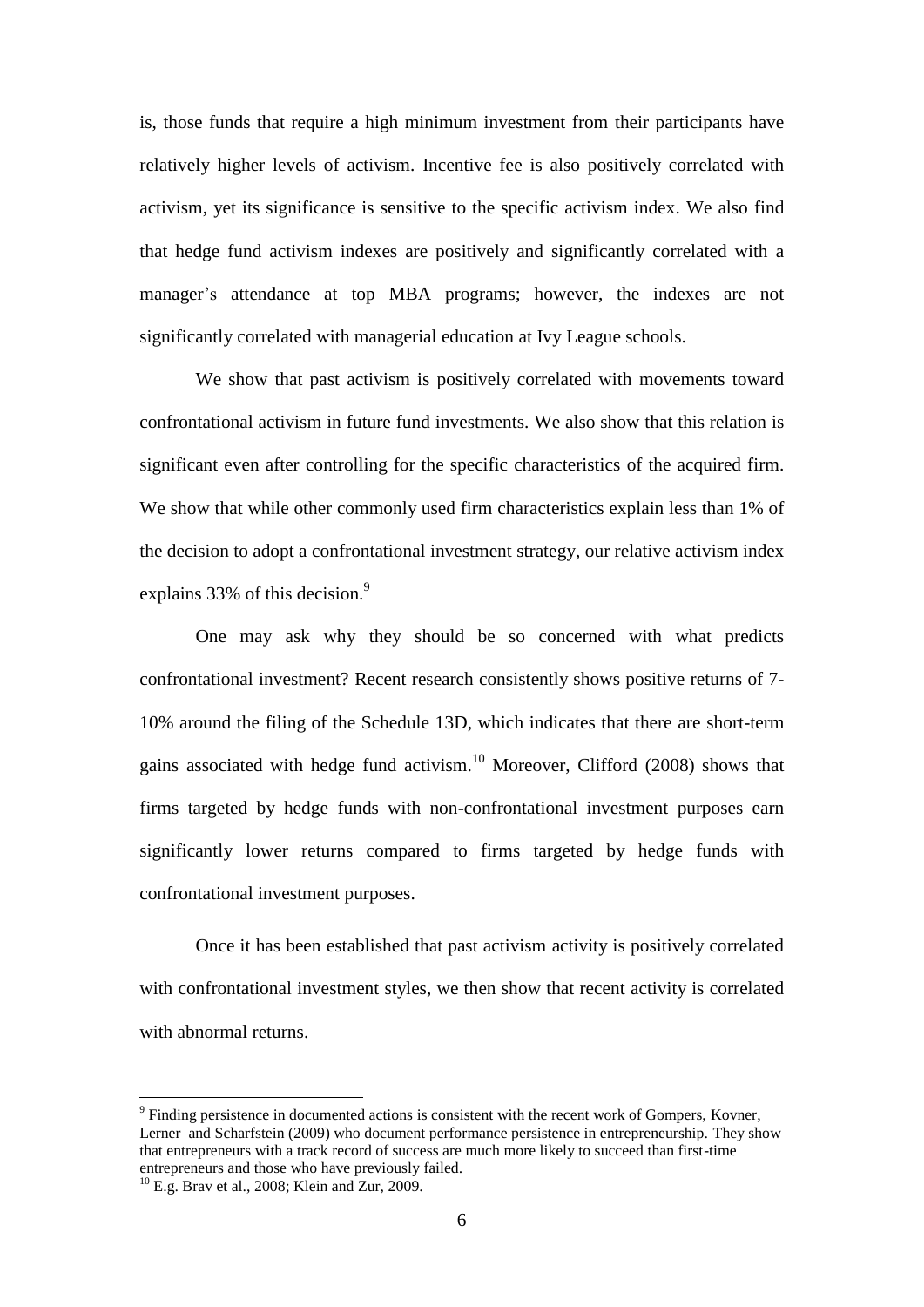This paper is organized as follows. Section 2 describes the sample selection and the data. In section 3 we propose and discuss the activism indexes, and show that activism predicts confrontational investment in section 4. Section 5 contains concluding remarks.

## **2. Sample Selection and Data Description**

#### *2.1 Hand-Collected Data*

1

Since there is neither an institutional nor a regulatory definition of a hedge fund, we rely on the procedure used in the recent hedge fund activism literature (e.g., Brav et al. (2008), Clifford (2008), Klein and Zur (2009a, 2009b)) to identify activist hedge funds and the companies targeted by them. Our investigation spans the period 1994– 2006.

We use a two-step procedure to create a database of activist hedge funds and their investments. In the first stage, through a search on Factiva (formerly Dow Jones Interactive) using the terms "hedge fund," "activism," and "activist" (as in Brav et al. (2008)) we assemble a comprehensive list of activist hedge funds that engaged in large investments (over 5% of the target firm equity) during the period 1994–2006. The data is verified through confirmation from several other sources, including fund web sites and investor journals. This process yields 117 hedge funds for our database. $11$ 

The second stage consists of collecting information on the companies targeted by the funds in our database. We identify activist hedge fund investments based on a fund's choice among required SEC filings. The Securities and Exchange Act of 1934

 $11$  The database refers to all the funds in one hedge fund family as one group, and does not divide them according to the different funds. For example, the various hedge funds managed by the Tudor Hedge Fund family (i.e., Tudor Capital and Tudor BVI Global Fund) are both considered as part of Tudor Investment Corp.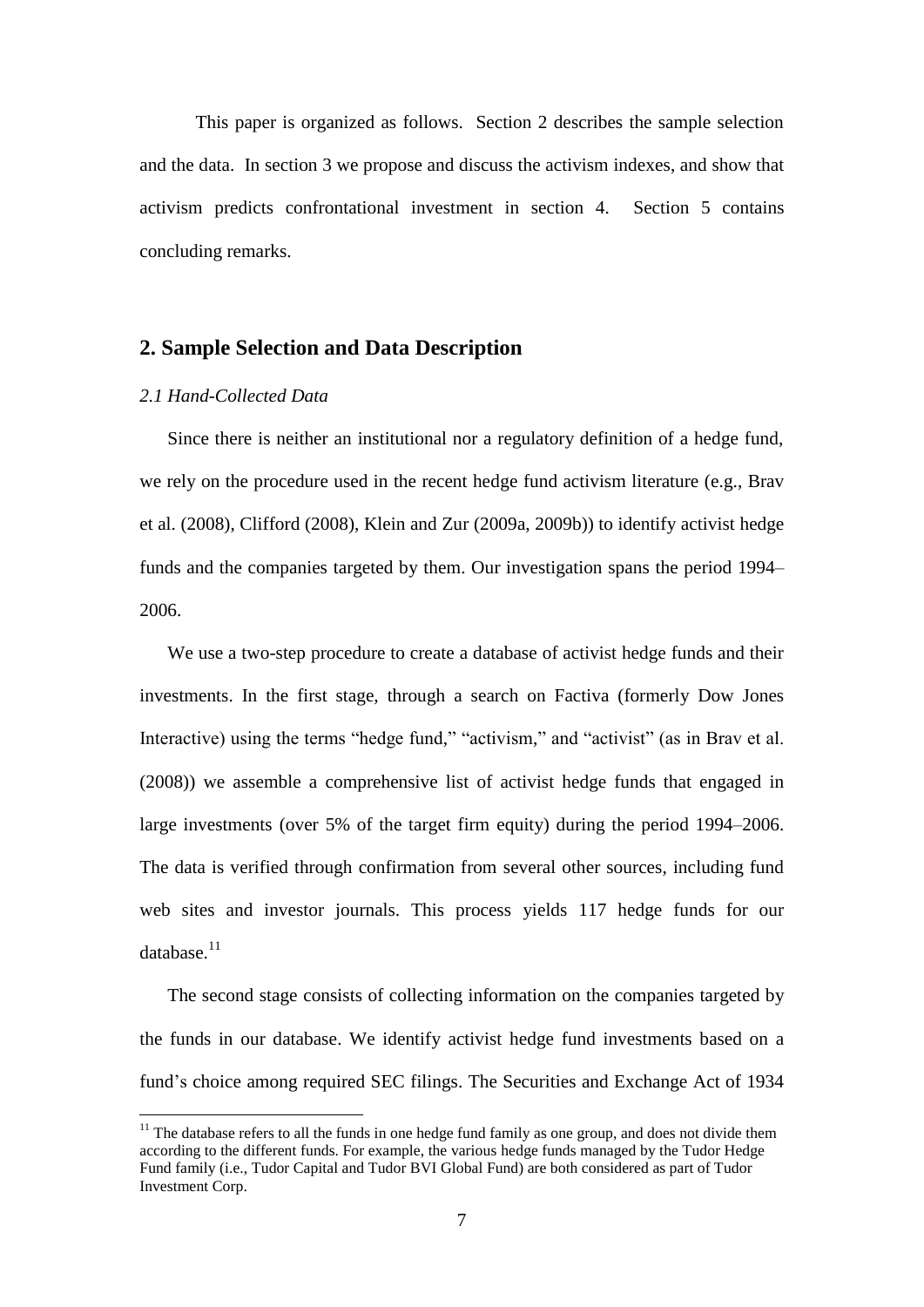requires a person or group of persons to publicly disclose large stockholdings within 10 days after the holdings exceed a threshold of 5% of the firm's outstanding shares or of a class of the firm's equity securities. When a hedge fund has specific plans to influence the target firm, or when it is unwilling to forfeit the option of influencing the firm in the future, the fund files a Schedule 13D. When a hedge fund acquires a stake in a firm merely as a passive investor purchasing the securities in the regular course of business with no intent to influence the management or control the firm, the Securities and Exchange Act of 1934 permits submission of a Schedule 13G, a shorter and less burdensome filing that requires less information from the filing party. For each hedge fund, we collect all first-time 13D filings for each targeted firm (available via EDGAR); in other words, a specific fund is included in our sample after it submits its first 13D or 13G filing for a particular target firm. We include no amendments submitted after the initial filing that result in a holding of more than 5%. For a graphical description of the timeline of 13D and 13G filings and an illustration of the data that is included in our sample, see Figure 1. It is important to note that prior to 1996 there was no obligation to file either a 13D or a 13G, as their filing only became mandatory beginning in  $1996$ <sup>12</sup>

Using the SEC EDGAR database, we compile all 13D hedge fund filings submitted during the 1994–2006 period. From each filing, we collect both the SEC filing date and the date on which the fund crossed the 5% ownership threshold. We

 $12$  This is taken from the EDGAR website: In early 1993 the SEC began to mandate electronic filing of forms 10-K and 10-Q for a test group of firms. All firms were phased in to EDGAR (the Electronic Data Gathering, Analysis, and Retrieval system) over a 3-year period, ending May 6, 1996. As of that date, all public domestic companies were required to make their filings on EDGAR, except for filings made in paper because of a hardship exemption. When filed in EDGAR the financial reports are generally available to the public within one business day of the filing. Prior to the availability of EDGAR obtaining the annual and quarterly financial reports involved considerable search costs in the form of going to the SEC offices, requesting the reports from the firm or purchasing them from a third party. The filing of the SEC reports is not a publicized event and is not commonly discussed in the press. However, as most firms file their SEC reports on the last days of the statutory period, the SEC filing dates are easy to forecast.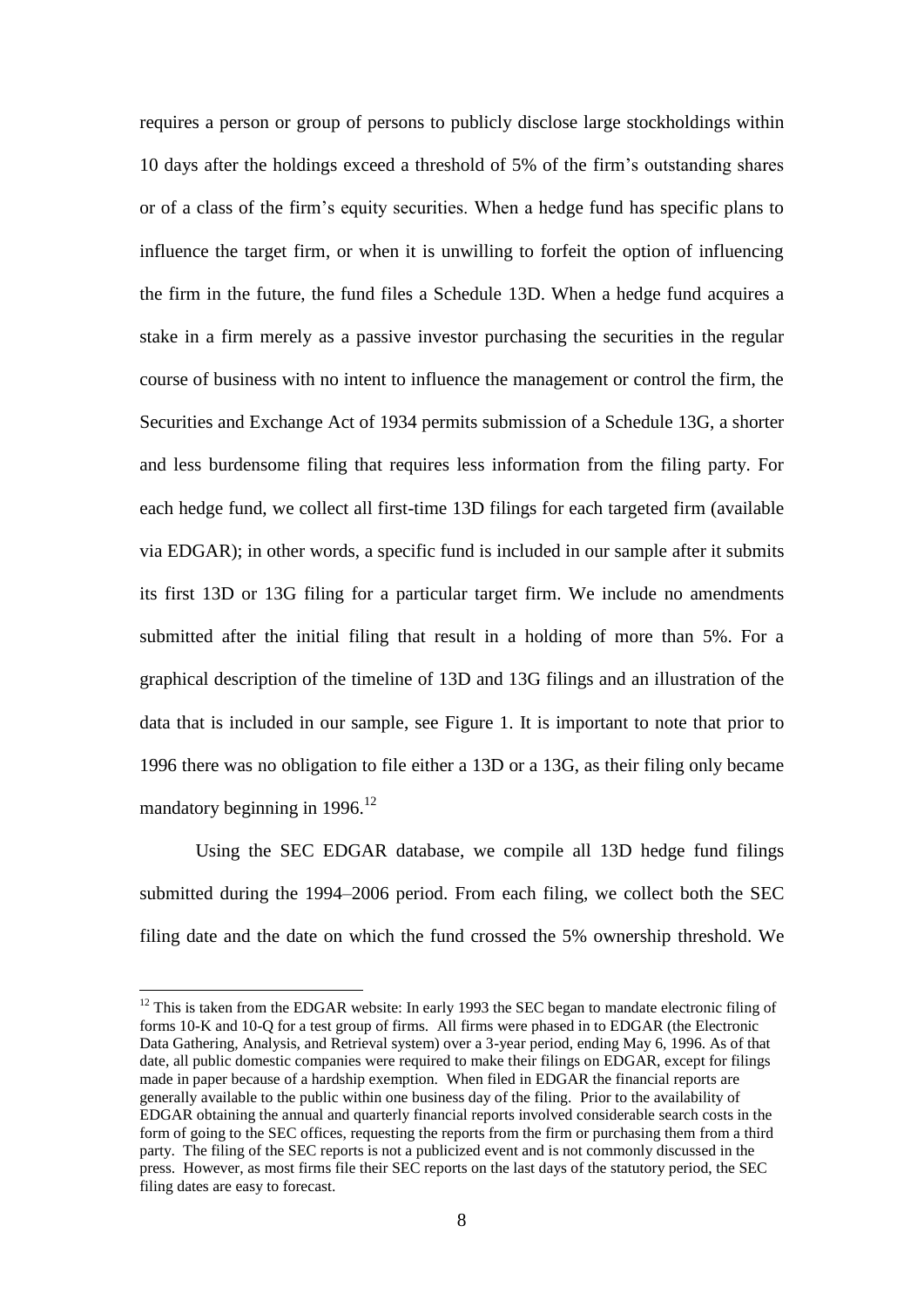repeat this exercise for all 13G filings. In our sample, we specifically note those cases where "Purpose of Transaction" in the hedge fund Schedule 13D filing includes a specific aggressive purpose (e.g., change board of director composition, replace the CEO) as opposed to where the investment's purpose is passive. Those cases in which the 13D filing includes specific aggressive purposes are referred to as "ACT" investments.

The third stage of data collection involves gathering information about the activist action pursued by each fund. Information about the board and threats to start a proxy fight are obtained from the popular press and by using the Factiva database (formerly Dow Jones Interactive). For example, on 28 February 2003 it was reported that Cobra Electronics Corporation, a leading global manufacturer of mobile communications products, announced that Barry Rosenstein, founder and managing partner of Jana Partners LLC, had been named to the firm's board of directors for a term expiring 2005. Further, Rosenstein's appointment expands Cobra's board to eight members. In our database, this event is coded as *board member* under Jana hedge fund. Another example for *board member* is from 27 March 2001, when Hallmark Financial Services, Inc. (Amex: HAF.EC) (HFS) announced: "the addition of Mark E. Schwarz and Scott T. Berlin to its board of directors. The expansion of the board is part of a continued effort to enhance the Firm's emphasis on growth and improved shareholder value. Mr. Schwarz and Mr. Berlin each have the expertise to effectively serve as Board members, as well as a personal interest in and commitment to the Firm." Since Mr. **Schwarz** is the founder and sole general partner of Newcastle Partners, L.P., in our database we code this event as a *board addition* under Newcastle Partners.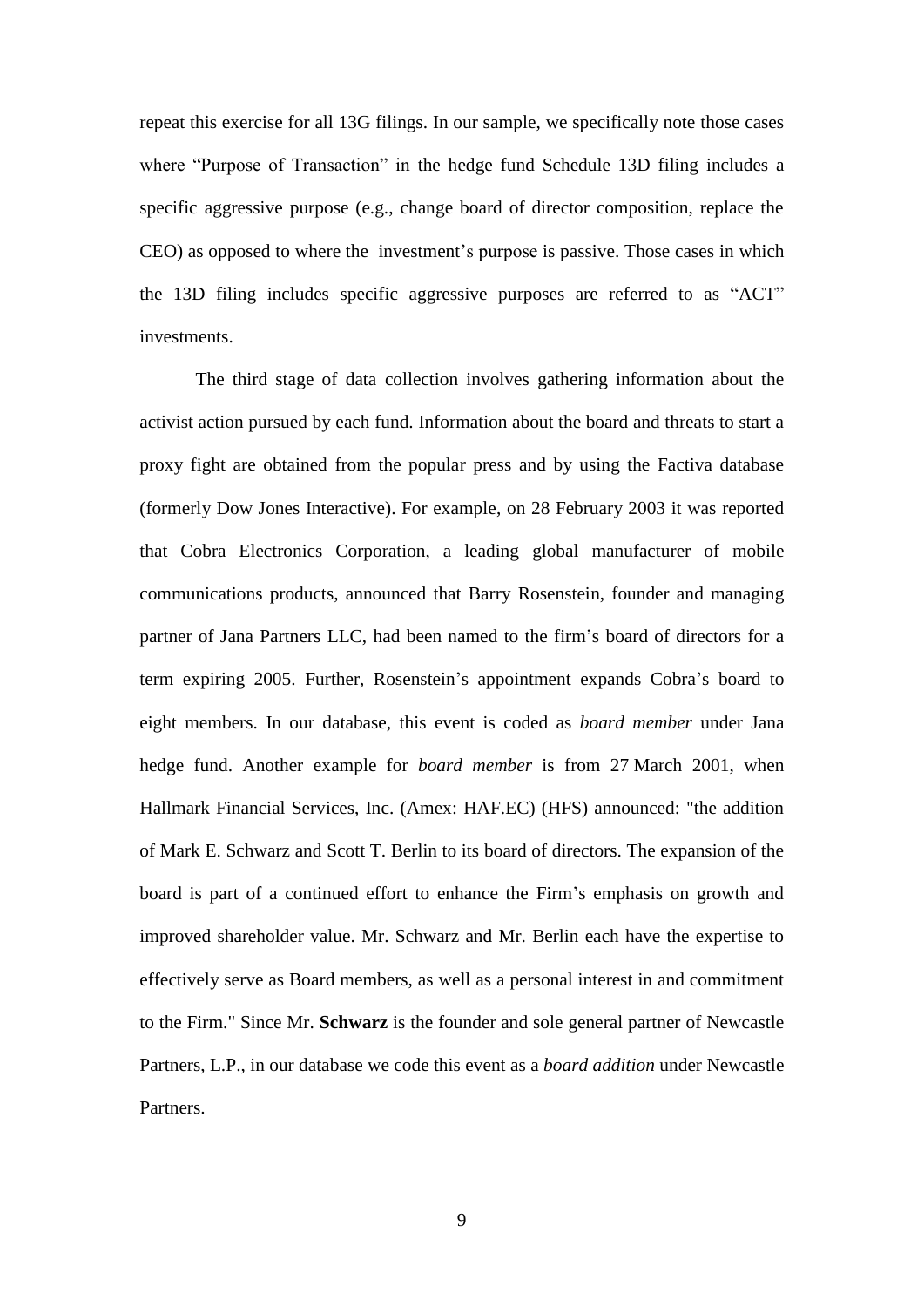Hand collection of this data is necessary because there is no central database of activist hedge funds, and the publicly available hedge fund databases (i.e., TASS and CISDM) are self-reported and do not comprehensively cover the activist segment of the hedge fund industry (Brav et al. (2008) claim that only 20–25% of their sample is listed on TASS or CISDM). We later match our sample with CISDM and conduct part of the analysis on the joint subsample (Table 1.B provides a description of this subsample).

Since in this project we are interested in creating a yearly/bi-yearly measure of fund activism, for each fund and calendar year we sum the total fund activity. That is, for each fund and for each calendar year, we sum the number of 13D and 13G filings, board member nominations, and proxy fight threats.

Though we rely on the procedure used in the recent hedge fund activism literature to construct the sample, there are some differences between the sample of hedge fund activists investigated in this project and the samples in Brav et al. (2008), Greenwood and Schor (2009), and Klein and Zur (2009a).

Klein and Zur (2009a) research only those confrontational activist campaigns in which the activist clearly states in the "purpose" statement of the filing that its goal is to redirect managements' efforts, whereas we consider all Schedule 13D filings. Greenwood and Schor (2009) restrict their sample by cross-referencing 13D filings with a list of managers that have filed a Schedule 13F institutional holdings form with the SEC.

The data set in this paper uses a longer time series than Klein and Zur (2009a) and Brav et al. (2008): 13 years versus 3 and 6 years, respectively. In addition, while Brav et al. (2008) focus only on 13D filings, we also collect 13G filings. While Brav et al. (2008) include several cases of acquisitions of less than 5%, where they felt that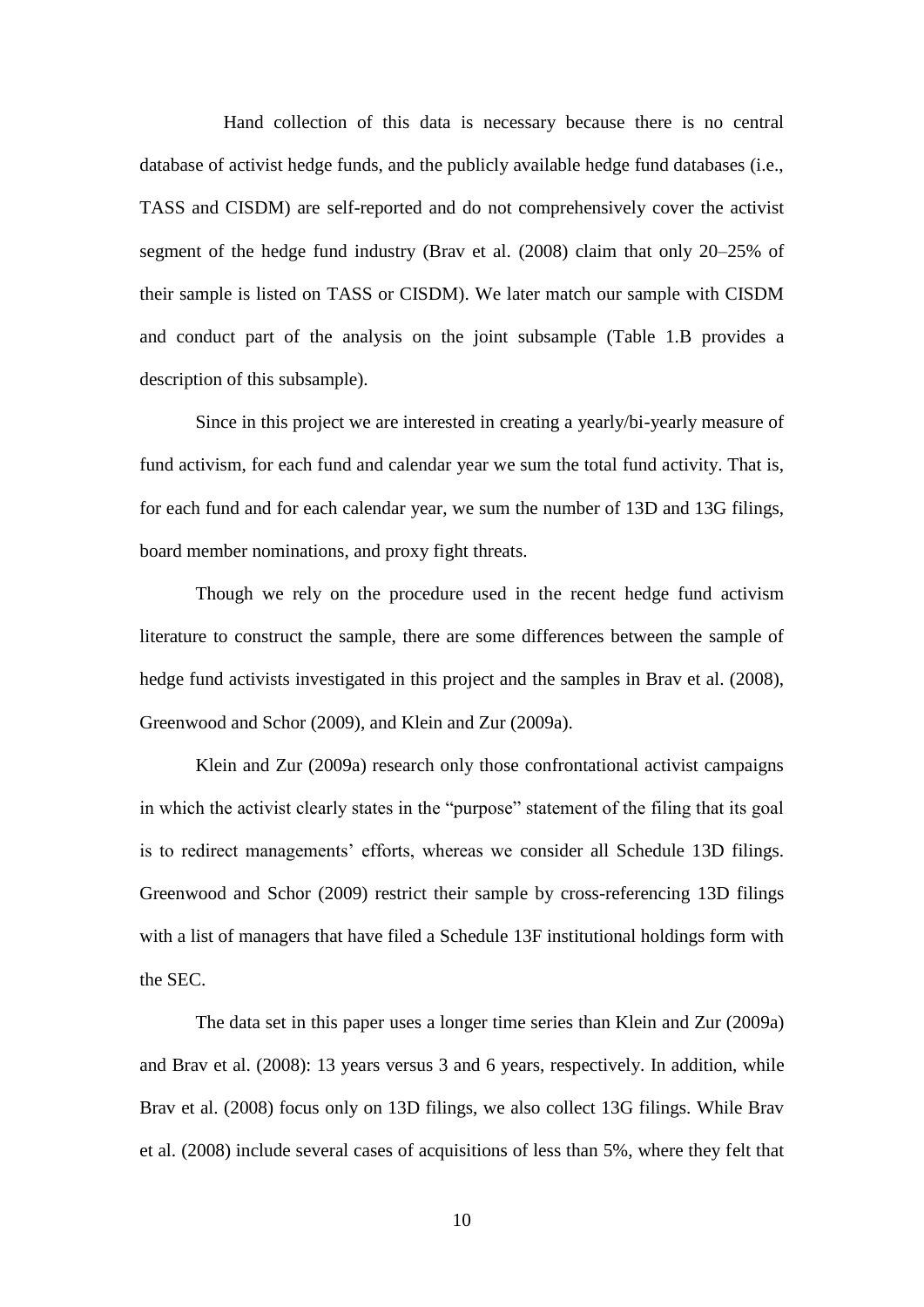it was appropriate to do so, for consistency we include only those cases that exceed 5% ownership.

While our database may not constitute an exhaustive set of all hedge fund activist events that occurred during the period 1994–2006, we believe that we cover the most important events. This becomes evident when we run numerous robustness tests and receive similar fundamental results (such as qualitative results regarding the trend in the buy-and-hold  $-10 +10$  CAR returns) that are consistent with the literature (such as Brav et al. (2008), whose database was collected independently of ours).

We hand-collect information about the management skills of 62 fund managers (total of 439 observations) from hedge fund web sites, investor journals, Factiva, and newspaper and magazine articles. This information includes whether the manager earned an MBA, the manager's Alma Mater, years of experience, and age.

We find that 37 managers earned MBAs, and that 31 of these earned their MBAs from a leading business school.<sup>13</sup> Interestingly, 9 of the 31 MBA graduates (~30%) earned their MBAs from Harvard Business School, including Alexander J. Roepers from Atlantic Investment Management, William Ackman from Pershing Square Capital Management, David Berkowitz from Gotham Partners and Eric Rosenfeld from Crescendo Partners II. We also find that seven of the managers graduated from law school. Out of the  $62$  managers,  $24$  ( $\sim$ 38%) earned their undergraduate degree from one of the Ivy League colleges (mainly Harvard, Princeton and University of Pennsylvania). Yet, two of the managers did not earn an undergraduate degree: Kirk Kerkorian from Tracinda dropped out of school in the eighth grade, and Daniel Snyder from Red Zone dropped out of the [University of](http://en.wikipedia.org/wiki/University_of_Maryland,_College_Park)  [Maryland.](http://en.wikipedia.org/wiki/University_of_Maryland,_College_Park)

 $13$  We classify a leading business school as a school that is among the top-30 business schools according to the Business Week ranking.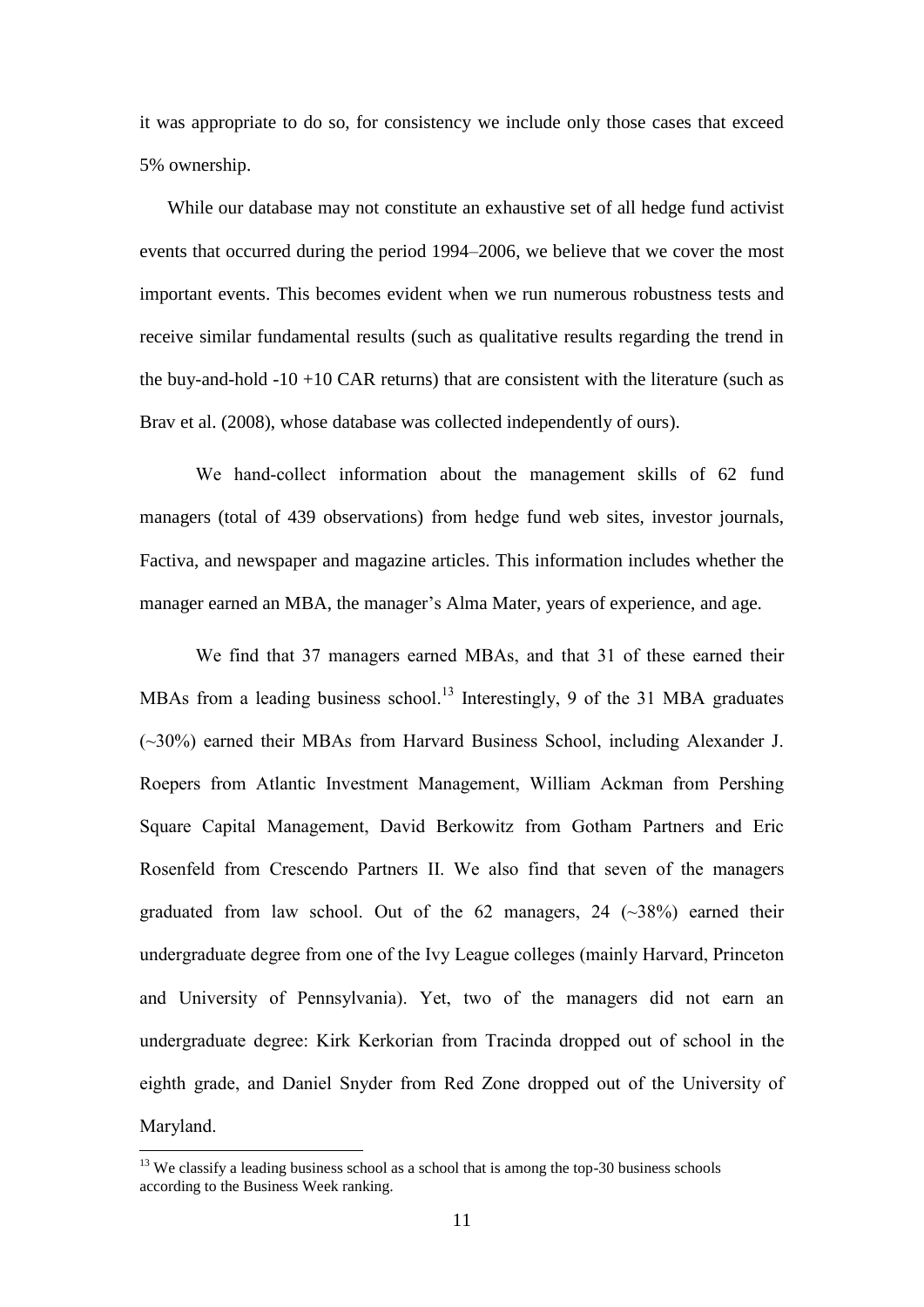#### *2.2. Data from Other Databases*

The accounting data is taken from the Compustat Database, and we use data during (for flows) or at the end of (for balances) the year prior to the filing of the initial Schedule 13D. (Cash + Short-term Investments) / Assets (Cash) is the cash and short-term investments (in millions of US\$) to total assets ratio, and is calculated as data#1/data#6. Total Debt / Assets is the sum of long and short-tem debt to total assets ratio, and is calculated as  $(data#9 + data#34) / data#6$ . EBITDA/Assets is earnings before interest, taxes, depreciation and amortization, and is calculated as data#13/data#6.

In order to calculate buy-and-hold returns, we use the CRSP database. We specifically use the market-adjusted return, which is the target's buy-and-hold return minus the value-weighted NYSE/AMEX/NASDAQ index from CRSP.

Nevertheless, due to the hand-collected nature of our sample, the matching process is not trivial; we are able to match 88% of our sample with the database provided by Compustat and CRSP.

Table 1 describes the number of observations that are matched with the CRSP database per year in our sample. While the sample is collected over the period 1994–2006, 44% of the observations occur during the period 2003–2005. Although the proportion of "ACT" (those 13D filings that set forth specific activism actions) observations out of total observations varies each year from 35% in 1999 to 85% in 1997, the annual average ratio of this variable is 54%.

We also use the CISDM hedge fund database to collect information about the minimum initial investment policy of each fund, the management fee (the percentage that the fund is charged by the investment manager), and the incentive fee (the annual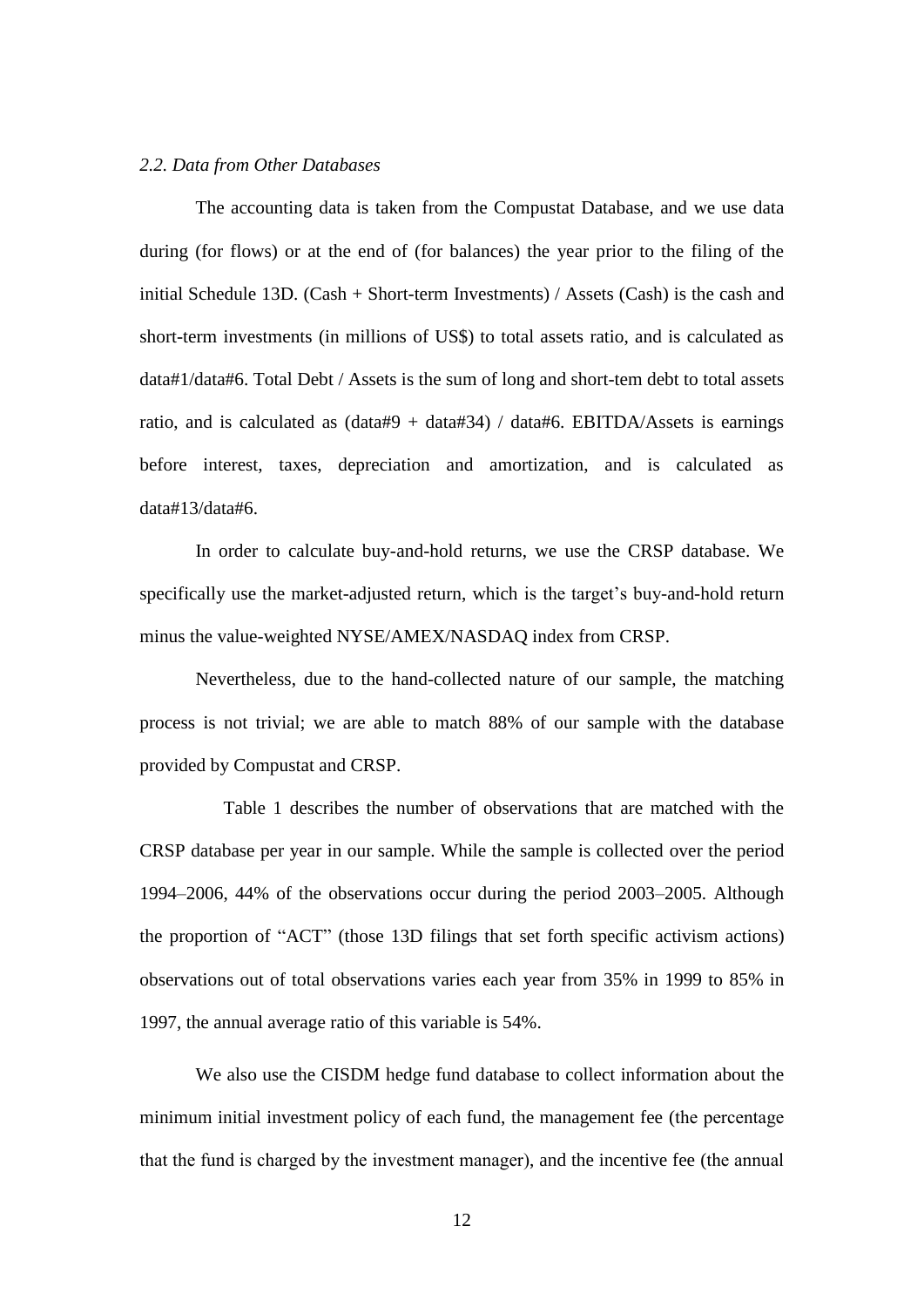incentive compensation, as a percentage, that the fund manager receives on new profits). As documented in the literature, the CISDM is self-reported by hedge funds and as a result, it includes only a subsample of the hedge funds that are relevant to this research. We are able to match 26% of our sample with the CISDM data. Table 2 describes the characteristics of our sample. It shows that on average, the sample funds charge a 1.5% management fee on the total investment (maximum fee is 4%). The table also indicates that the sample funds charge an average incentive fee of approximately 17.7% on all new profits, with some funds charging up to 23%, and on average a \$1 million minimum investment is required from fund investors.

#### **3. Measuring Past Activism**

The literature on hedge fund activism focuses on three main variables as indicators of activism: 13D filings, appointments of board members, and threats of proxy fights. Since the focus of this paper is investigation of the effects of past fund activism on future activism and its consequences, we must first provide an indicator of fund activism. In this section, we provide several different indicators that measure hedge fund activism and compare them to each other. We also propose two activism indexes and investigate their predictive ability.

#### *3.1. Persistence Index Construction*

In this section, we propose two activism indexes that consist of the three activism variables already used in the academic literature. The first index is based on relative activism, or in other words, activism activity versus number of investments (total activity). The second index captures performance relative to the peer group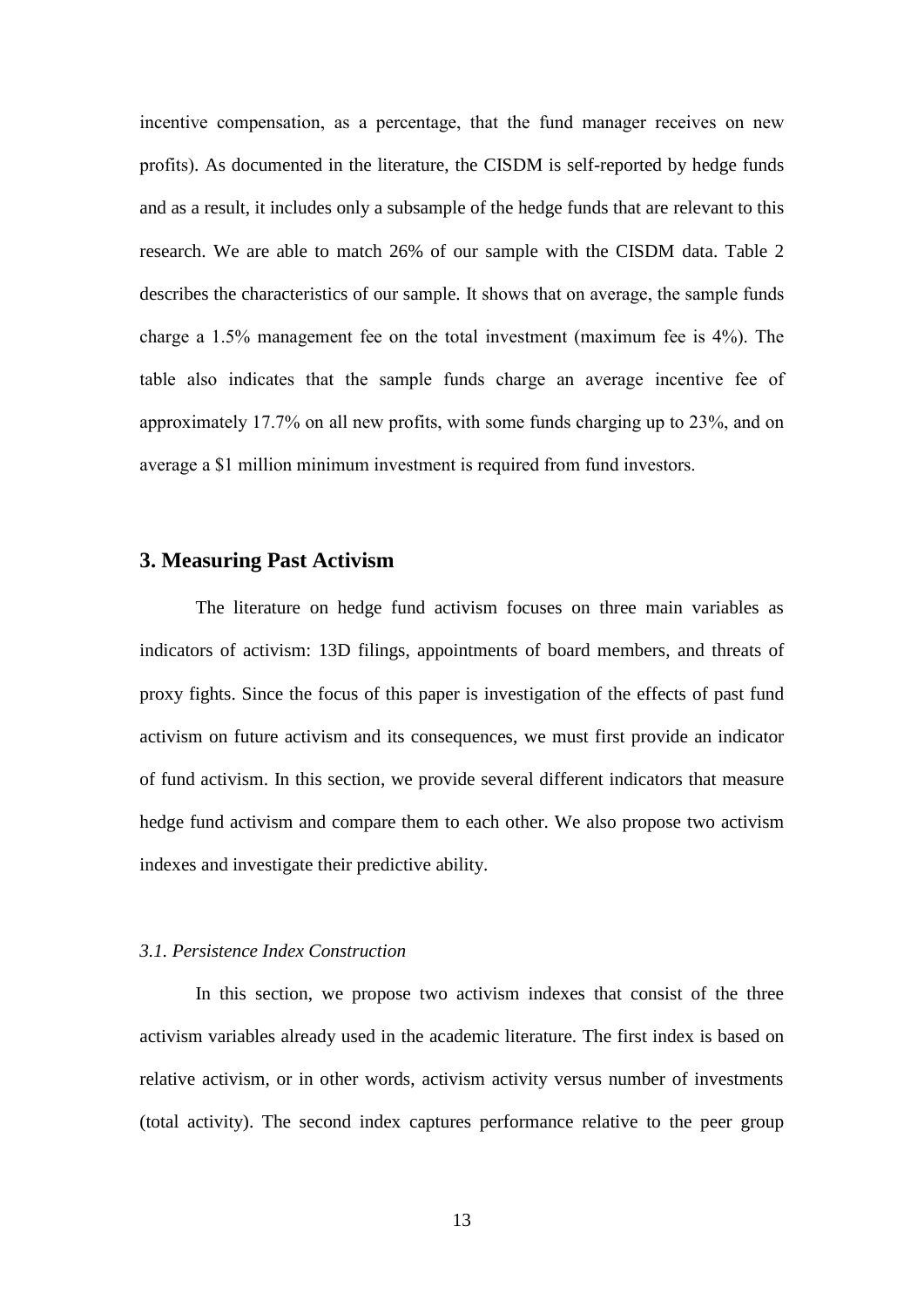(other hedge funds in similar year). The construction of each index is described below.

The yearly relative activism index (YRAI) measures the level of activism compared with the total number of investments for each fund for each year that it is represented in the sample. The construction of this index is relatively straightforward:

(1) YRAI<sub>it</sub> = 1/3 \* (Number of 13D filed  $_{i,t}$  / Number of Investments  $_{i,t}$ ) + 1/3 \* (Number of Boards  $_{i,t}$  / Number of Investments  $_{i,t}$ ) + (1/3 \* Number of Proxy Threats  $_{i,t}$  / Number of Investments  $_{i,t}$ ),

#### where:

 $i =$  specific hedge fund family,  $i = 1...117$ 

 $t =$  specific year,  $t = 1994...2006$ 

Number of 13D filed = Number of initial 13D filings that year

Number of Proxy Threats = Number of proxy fight threats initiated by fund family Number of Boards = Number of firms for which the fund influenced composition of board of directors during that year

Number of Investments = Total number of 13D and 13G filings during that year

Our two-year relative activism index (2YRAI) measures the level of activism compared with the total number of investments for each fund in each consecutive 2 year period represented in our sample. Again, the construction of this index is relatively straightforward:

(2) YRAI<sub>i,t-t+1</sub> =  $1/3$  \* (Number of 13D filed  $_{i,t-t+1}$  / Number of Investments  $_{i,t-t+1}$ ) +

 $1/3$  \* (Number of Boards  $_{i,t-t+1}$  / Number of Investments  $_{i,t-t+1}$ ) + (1/3 \* Number

of Proxy Threats  $_{i,t-t+1}$  / Number of Investments  $_{i,t-t+1}$ ),

where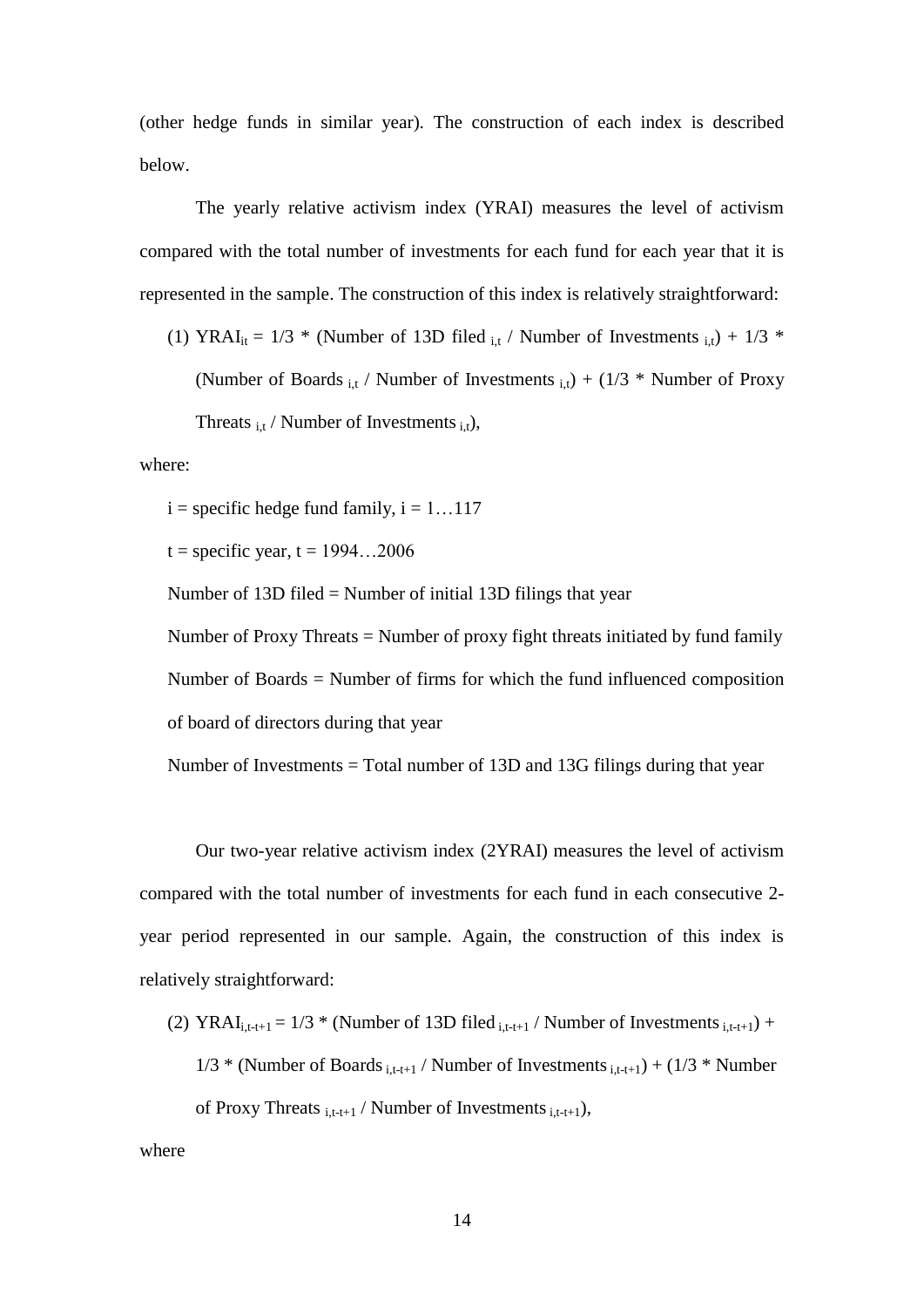$i =$  specific hedge fund family,  $i = 1...117$ 

t - t+1 = specific 2 years, t =  $1994...2005$ , t+1 =  $1995...2006$ 

Number of 13D filed = The number of initial 13Ds submitted during these 2 years Number of proxy fights  $=$  The number of proxy fight threats initiated by the fund family during these 2 years

Number of Boards = The number of firms in which the fund influenced composition of the board of directors during these 2 years

Number of Investments = The total number of 13D and 13G filings during these 2 years

The decision to give each of the activism measures equal weight is obviously arbitrary. While such a simple weighting for these activities makes no attempt to accurately reflect the relative impact of each activity, it has the advantage of being transparent and not driven by a data mining process. The strategy of using an equalweighted, straightforward index is consistent with the approach of the Gompers, Ishii and Metrick (2003) corporate governance paper.

Our yearly total activism index (YTAI) is formulated to capture the effect of the absolute total of activism activity of each fund compared with other funds' total activism activity, but without standardizing to the total number of investments as we did with the YRAI index. In order to achieve this, we create a measure that enables us to control for the fact that each variable has an entirely different initial distribution. Our proposed index overcomes this problem. For each year, we sum the total 13D submissions, board appointments, and proxy fights. Then, for each year we calculate the distribution of these activities. If a fund in a particular year was in the top 25% of the distribution in the total number of 13D submissions, the number of board appointments, or the number of proxy fight threats for that particular year, the fund is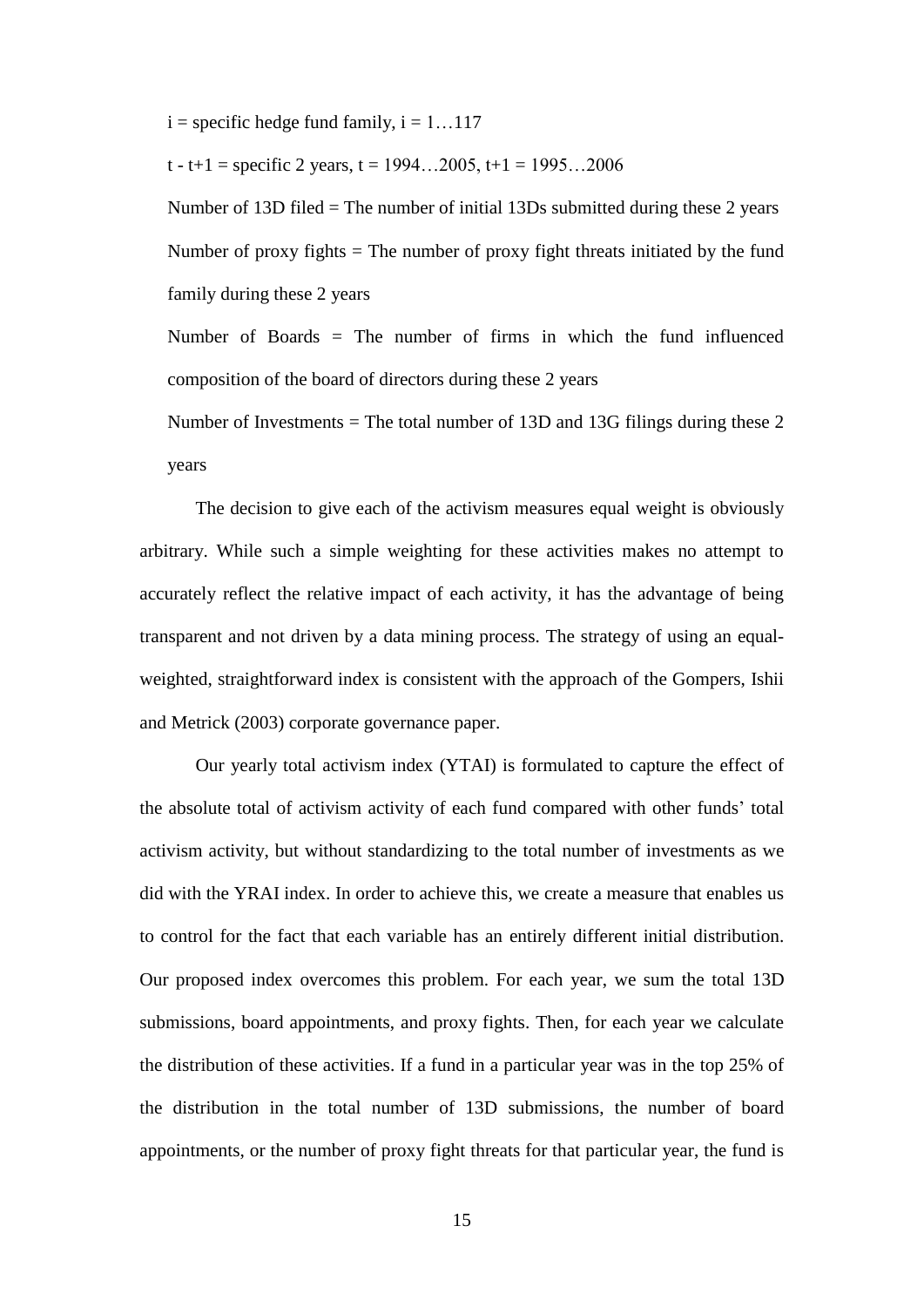assigned the value "1" for that category and "0" otherwise. In any particular year in our sample, a specific fund may receive the value "1" in any one category, in any two categories, in all three categories or in none of the categories. Again we choose to give equal weighting to each of the three components.

(3) YTAI<sub>it</sub> =  $1/3$  \* (Top 25% 13D<sub>i,t</sub>) +  $1/3$  \* (Top 25% Board<sub>i,t</sub>) + ( $1/3$  \* Top 25% Proxy<sub>i.t</sub>),

where:

 $i =$  specific hedge fund family,  $i = 1...117$ 

 $t =$  specific year,  $t = 1994...2006$ 

Top 25%  $13D$  = Receives the value "1" if in that year the total number of 13D submissions made by that fund was in the top 25% of 13D submissions (equal or greater than) made by all the funds during that year, and "0" otherwise

Top 25% Board = Receives the value "1" if in that year the total number of ―Board‖ appointments made by that fund was in the top 25% of board appointments (equal or greater than) made by all funds during that year, and  $"0"$ otherwise

Top 25% Proxy = Receives the value "1" if in that year the total number of "proxy" fight threats was in the top 25% of proxy threats made by all funds (equal or greater than), and  $"0"$  otherwise

We repeat the same exercise over a 2-year window in order to flesh out the two-year total activism index (2TAI):

(4) 
$$
2YTAI_{it} = 1/3 * (Top 25\% 13D_{i,t-t+1}) + 1/3 * (Top 25\% Board_{i,t-t+1}) + (1/3 * Top 25\% Proxy_{i,t-t+1}),
$$

where:

 $i =$  specific hedge fund family,  $i = 1...117$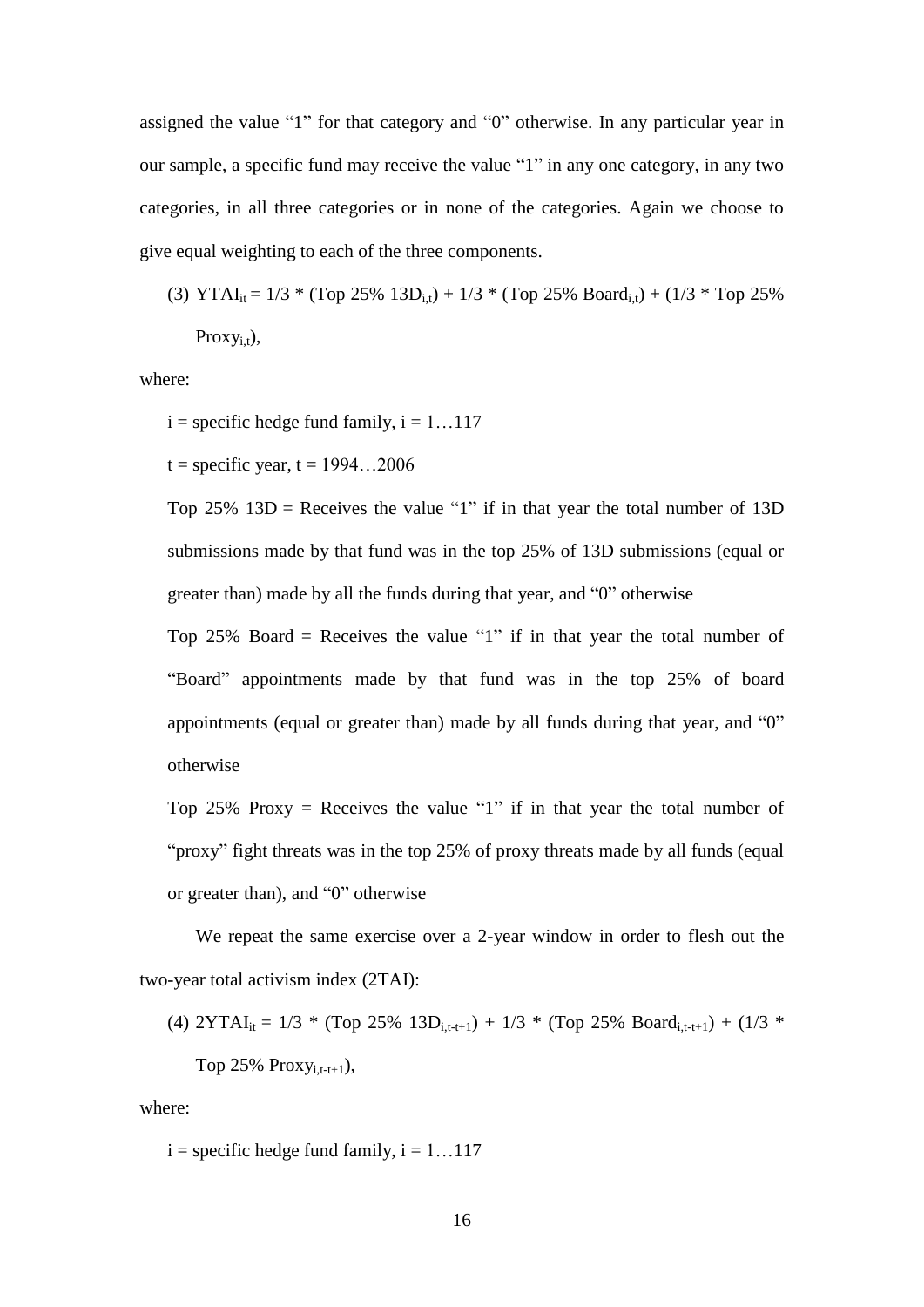t - t+1 = specific 2 years, t = 1994...2005, t+1 = 1995...2006

Top 25%  $13D =$  Receives the value "1" if in the 2 consecutive years t and t+1, the total number of 13D submissions made by that fund is in the top 25% of 13D submissions (equal or greater than) made by all funds during this period, and  $"0"$ otherwise

Top 25% Board = Receives the value "1" if in the 2 consecutive years t and t+1, the total number of "Board" appointments made by that fund is in the top 25% of board appointments (equal or greater than) made by all funds during this period, and "0" otherwise

Top 25% Proxy = Receives the value "1" if in the 2 consecutive years t and t+1, the total number of "proxy" fight threats is in the top  $25\%$  of proxy threats made by all funds (equal or greater than) during this period, and "0" otherwise

Table 3 summarizes the various indexes, tabulating the relative and total activism indexes. The indexes are calculated over 1- and 2-year horizons for each hedge fund year. The mean relative 1- (2-) year index is significantly positive and equal to 0.302 (0.324). The table also describes the mean total 1- (2-) year activism index, and reports a significantly positive index equal to 0.266 (0.259). Finally, we present the mean 13D submissions (average of 1.952), board appointments (average of 1.782), and proxy threats (average of 0.533) per year per fund in our sample.

#### *3.2. Index Relationships*

Table 4 presents the correlations between the various indexes and variables. The upper (lower) diagonal in Table 4 reports Pearson (Spearman) correlations. The number presented represents clear evidence of high correlation between any two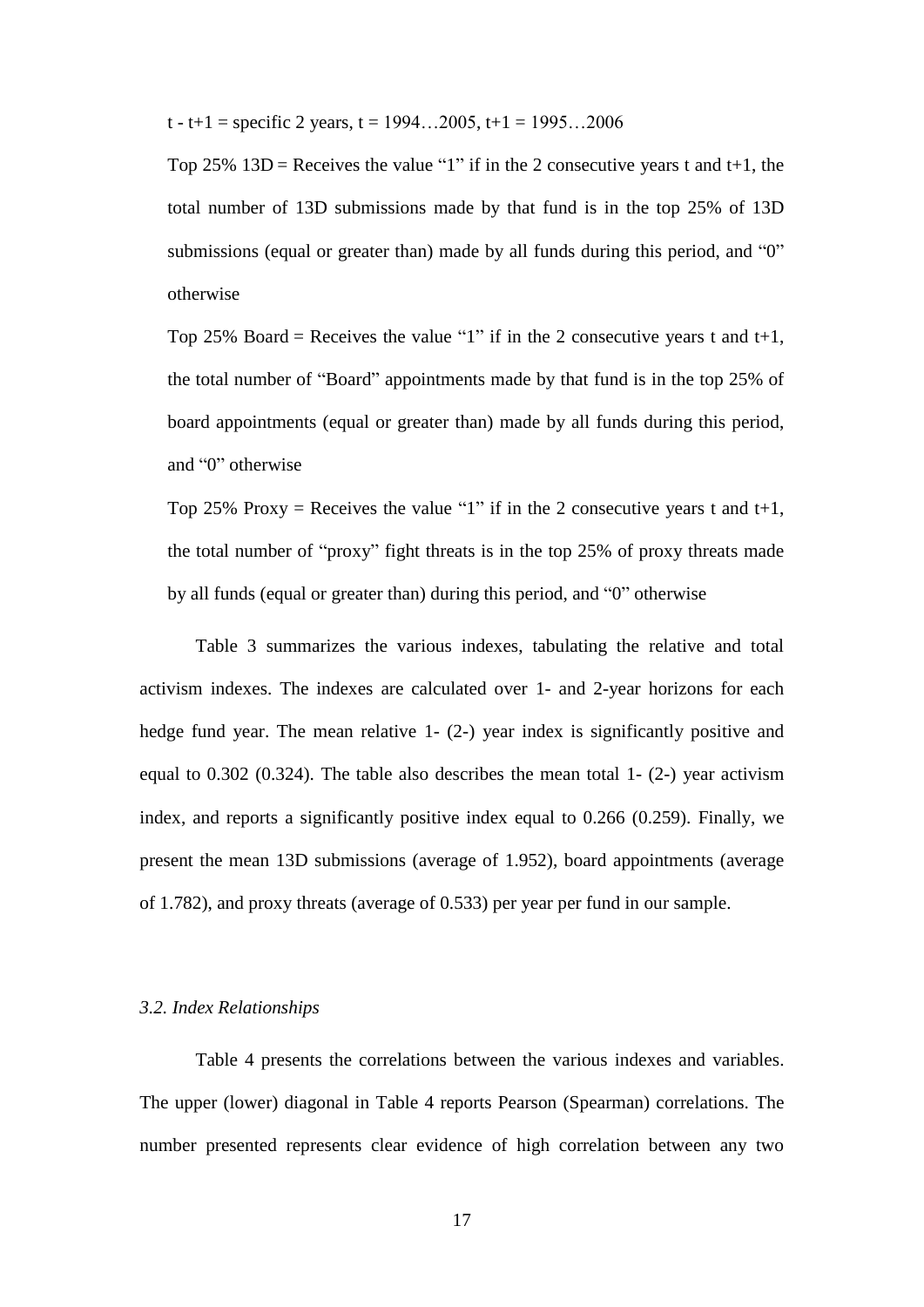variables investigated. With regard to the four indexes, the table shows significant positive correlation between the 1- and 2-year activism indexes and between the relative and total activism indexes. The high correlations between the relative and total indexes are related to the documentation that hedge funds are able to pursue many of the stated objectives within a year. Given the high correlation between all the suggested indexes, we present the remainder of our investigation using the 1-year relative index and the 1-year ranked index.

Table 5 lists the names of extreme funds in each activism category. The table first lists the three hedge funds that have, on average, the highest (lowest) 1-year index. For example, Pirate Capital made nine 13D filings during the years 2004–2006. Out of those nine investments, in three different events the fund publicly threatened to start proxy fights, and in three different events managed to appoint a member to the board of the target. Cannell Capital, on the other hand, invested during the years 1999–2006 in 98 firms. However, in only three cases did this hedge fund file a Schedule 13D, and in the other 95 cases the fund filed Schedule 13G. When analyzing this fund's strategy and success during these years, we find that the fund never publicly threatened to start a proxy fight and in only one investment did it manage to appoint a member to the board.

It is interesting to observe that different funds dominate different styles of activism, and yet for example, Steel Partners II appears in the top-three funds of more than one category.

#### *3.3. Activism Indexes, Fund and Manager Characteristics*

In analyzing the hedge fund industry, Ackermann, McEnally, and Ravenscraft (1999) examine whether performance can be explained through characteristics of the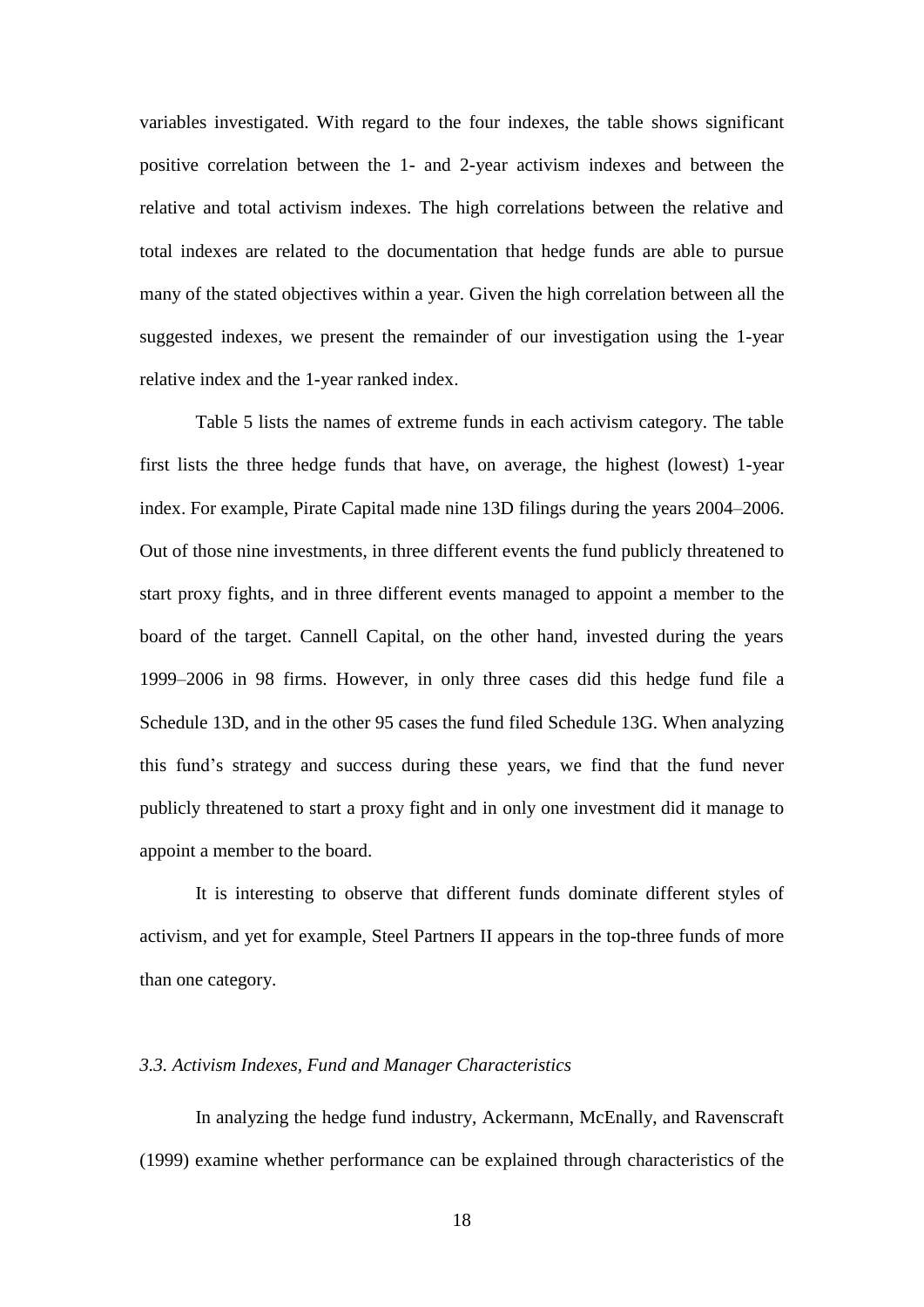hedge fund; they find that incentive fees are positively related to performance, and that fixed management fees are negatively related to performance. Liang (1999) finds that hedge fund size, lockup periods, and incentive fees are positively related to performance and that fund age is negatively related to performance. Edwards and Caglayan (2001) also find that performance is positively related to incentive fees. We confine our examination to the relationship among activism and incentive fees, management fees, and minimum investment in a subsample of funds that are represented in the CISDM database. We find that management fees, incentive fees and minimum investments are positively related to the various measures of activism (Table 6). Yet, regardless of the activism measure that we use, minimum investment is the most significant variable. Since the activism activities of funds are relatively observable, those funds that can demand higher fees and higher initial investments, are indeed more active.

In the mutual fund arena, there is well-established research that examines whether management skills and fund characteristics such as incentive fees, management fees, size, and age can explain fund performance. Golec (1996) finds that mutual fund performance is significantly impacted by management characteristics, and that funds run by managers with MBA degrees perform better. Golec (1996) also finds that a high management fee is associated with better performance, because a high fee is a signal of superior investment skills. Chevalier and Ellison (1999) examine the cross-sectional relation between mutual fund performance and characteristics of fund managers, and they also find that managers with MBAs outperform managers without MBAs. However, they attribute the significantly higher returns to greater holdings of systematic risk.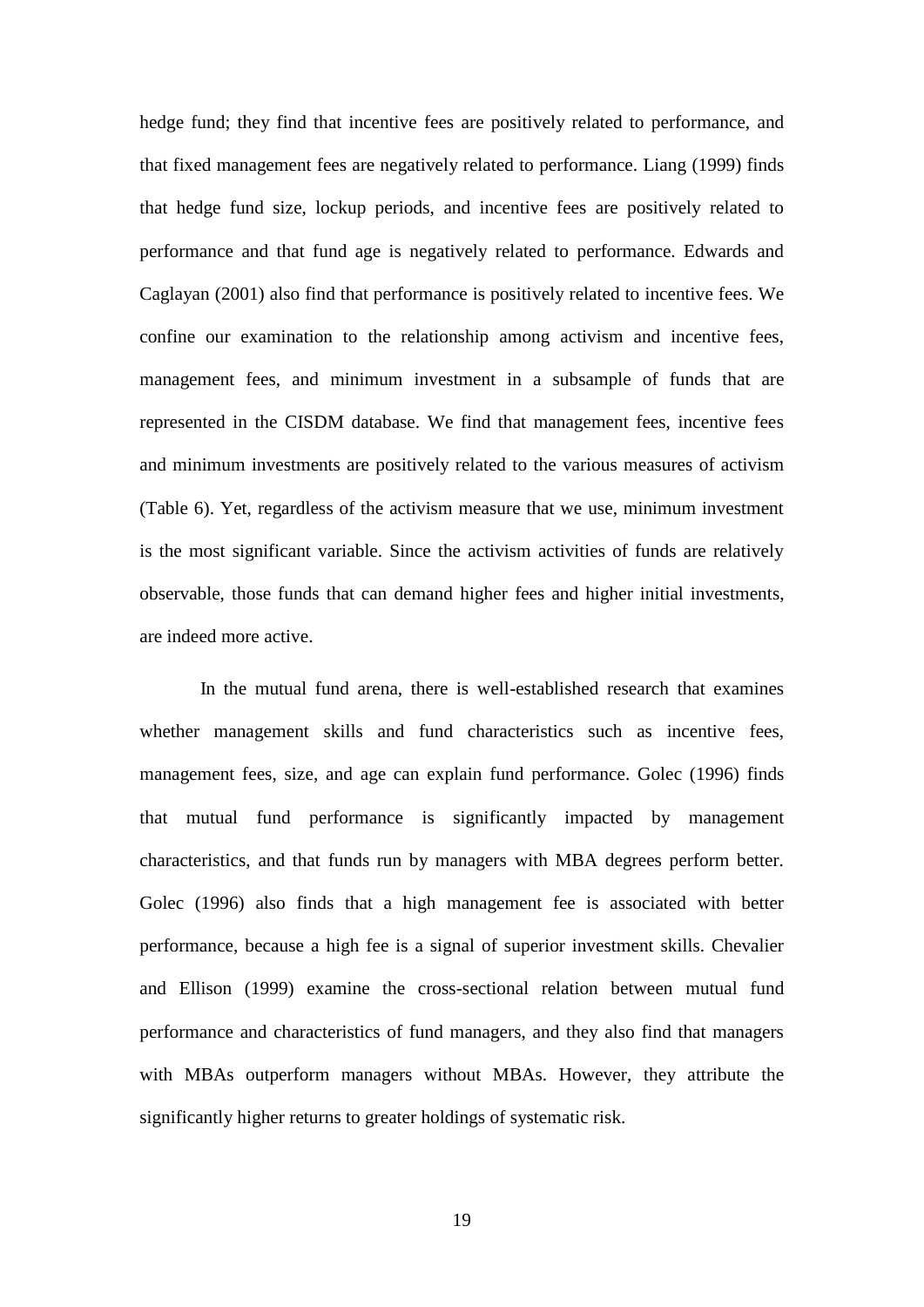In addition, a 1994 study by Morningstar, Inc. on the mutual fund industry reported in *Business Week* (July 4, 1994, page 6) that mutual funds managed by "Ivy League" graduates achieved significantly higher raw returns than those of funds managed by non–Ivy league graduates over a 5-year period. Chevalier and Ellison (1999) use average SAT score as an indicator for the quality of undergraduate education, and they find that managers who graduated from higher-SAT-scoring institutions produced higher returns.

We find (Table 6A) that hedge fund activism indexes are positively and significantly correlated with a manager's graduation from an MBA program at a top school; however, they are not significantly correlated with a manager's education at "Ivy League" schools.

### **4. Persistence: Predicting Confrontational Investment**

When a hedge fund has specific plans to influence the target firm, or when it is unwilling to forfeit the option of influencing the firm in the future, the fund must file a Schedule  $13D$ .<sup>14</sup> We define confrontational investment as present if one, the fund files a  $13D$  (and not a  $13G$ ) and two, the fund reveals in the "purpose" section of the 13D that it intends to proactively influence future management decisions. If either of these two conditions is not met, we define the investment as a non-confrontational investment.

In this section, we investigate the question of what predicts confrontational investment as opposed to non-confrontational investment. First, we conduct a "horse" race" between the various possible activism measures in order to learn which better

 $14$  If the party acquiring the stake in the firm in the normal course of business and does not intend to influence the management or to control the firm, the Securities and Exchange Act of 1934 permits submission of a Schedule 13G filing, which is a shorter and less burdensome filing that requires less information from the filing party.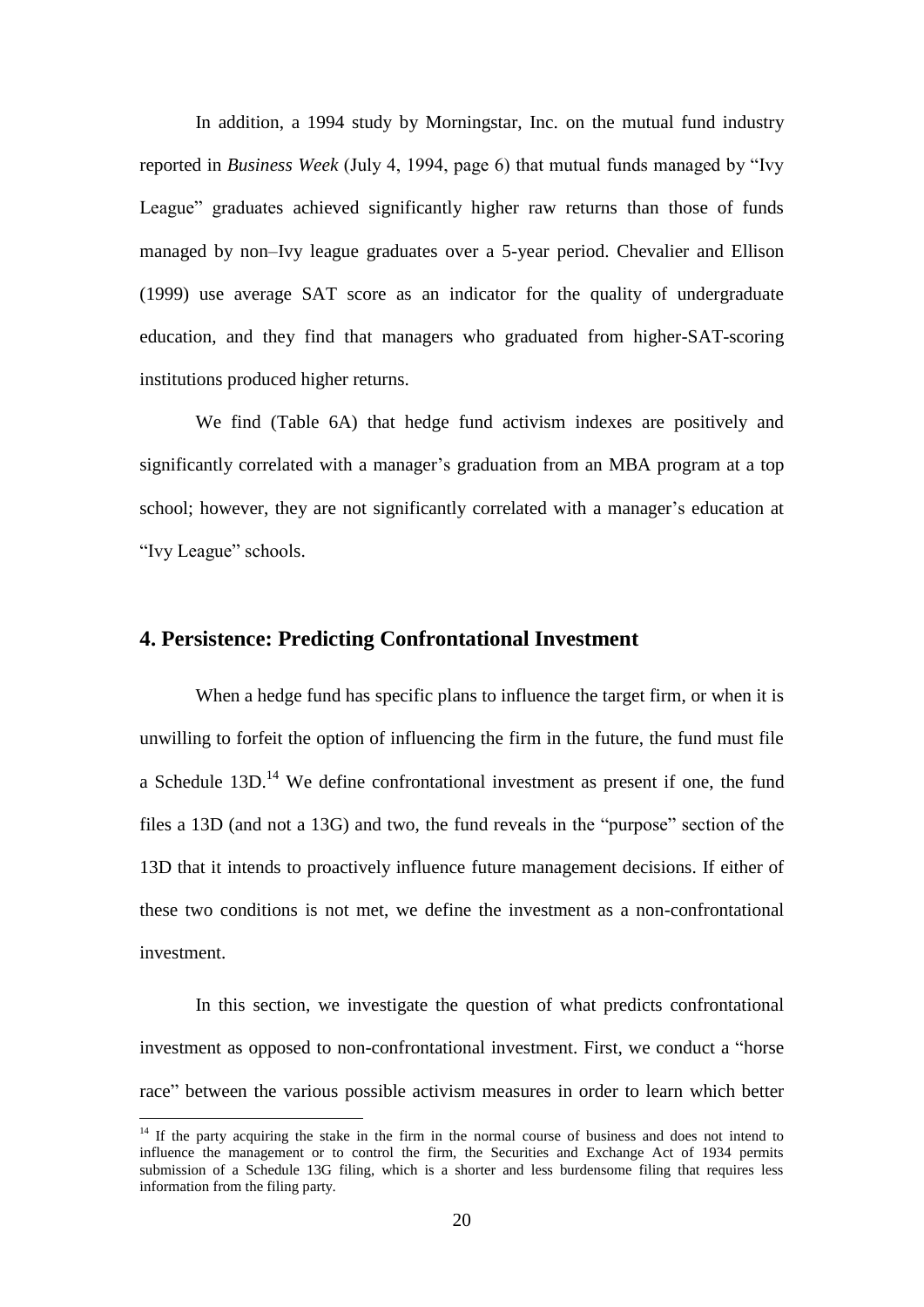predicts the decision to undertake confrontational investment. Accordingly, we utilize the following probit estimation:

(5) ACT =  $\alpha$  +  $\beta$ i \* past activism measures +  $\mu$ ,

where:

ACT is a dummy variable that takes the value 1 if the fund files a 13D and reveals that it intends to proactively influence future management decisions regarding firm activities, and 0 otherwise

13D/NUMOFINV is the total number of Schedule 13Ds each fund files in each calendar year, divided by the total number of investments the fund files in the same year

13D is the total number of Schedule 13Ds each fund files in each calendar year

BOARD/NUMOFINV is the number of times the hedge fund successfully appoints a member to the board of one of its investments in each calendar year, divided by the total number of investments the hedge fund files in the same year BOARD is the number of times the hedge fund successfully appoints a member to the board of one of its investments in each calendar year

PROXY/NOMOFINV is the number of times the hedge fund publicly threatens a proxy fight against one of its investments in each calendar year, divided by the total number of investments the hedge fund files in the same year

PROXY is the number of times the hedge fund publicly threatens a proxy fight against one of its investments in each calendar year

ONEYEARINDEX is the yearly activism index

ONEYEARRANK is the yearly relative activism index.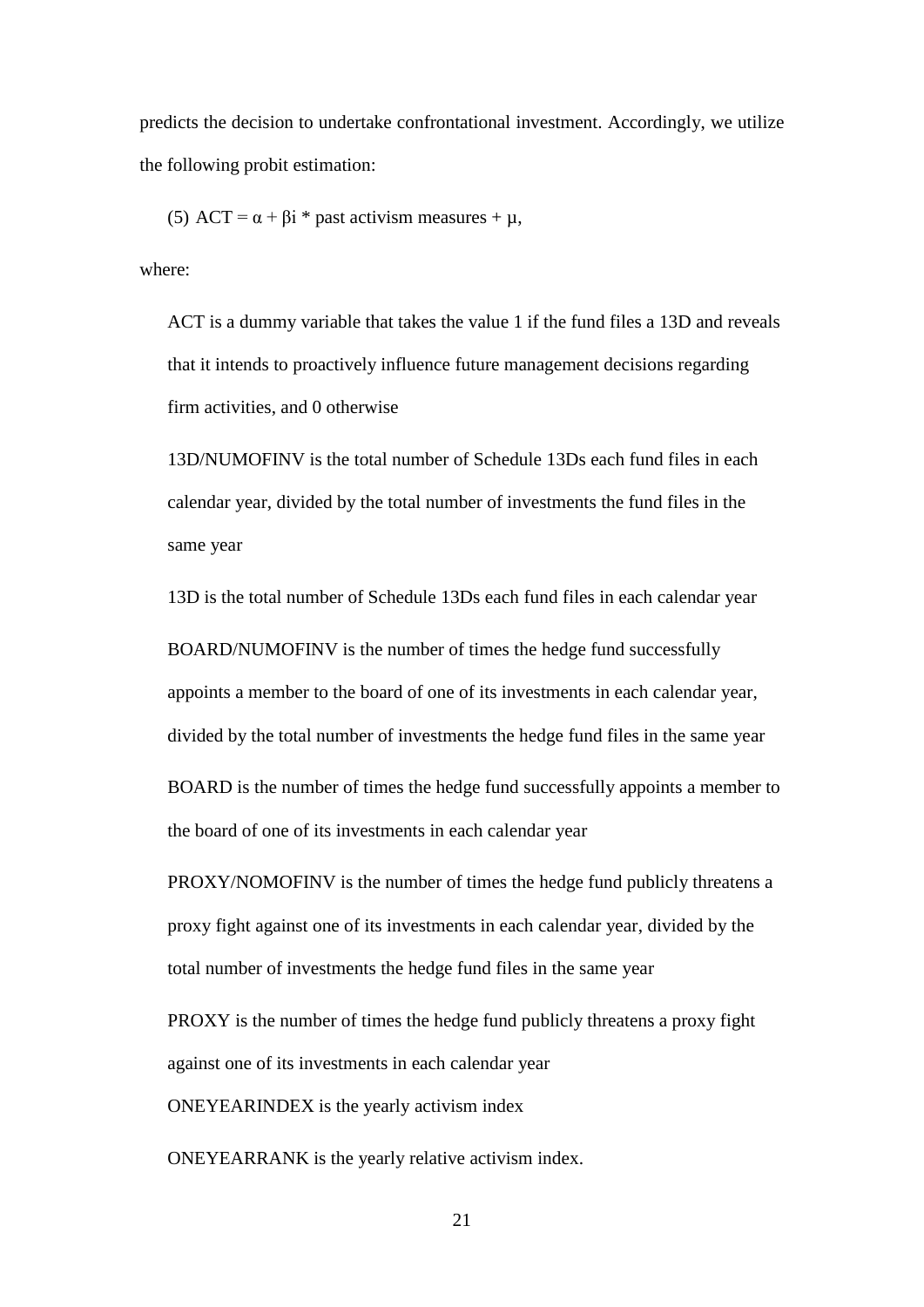We find that models that contain either the number of 13D filings divided by the number of investments, the1-year index or the three variables from which the index is constructed (without the 1/3 constraint), provide the highest explanatory power (approximately 33–36%).

Next, as a natural robustness check, we investigate whether the activism explanatory power persists after controlling for appropriate firm characteristics. In order to investigate this, we estimate the following probit model:

(6)  $ACT = \alpha + \beta i * YRA + \beta j * target characteristics + \mu$ ,

where:

ACT is a dummy variable that takes the value 1 if the fund files a 13D and reveals that it intends to proactively influence future managements' decisions regarding firm activities

YRA is the yearly relative index

The target's characteristics include the following variables:

MKTYPBOOK is the ratio of the firm's stock market value to the difference in the value of total assets and total liabilities in the end of the fiscal year prior to the hedge fund investment.

CASHANDINV is the ratio of the sum of cash plus short-term investments to total assets in the end of the fiscal year prior to the hedge fund investment.

TOTDEBTBYASSET is the ratio of the sum of long- and short-term debt to total assets in the end of the fiscal year prior to the hedge fund investment.

ADJTOTDEBTBYASSET is the difference between the firm's TOTDEBTBYASSET and the median value for all firms in the firm's Fama and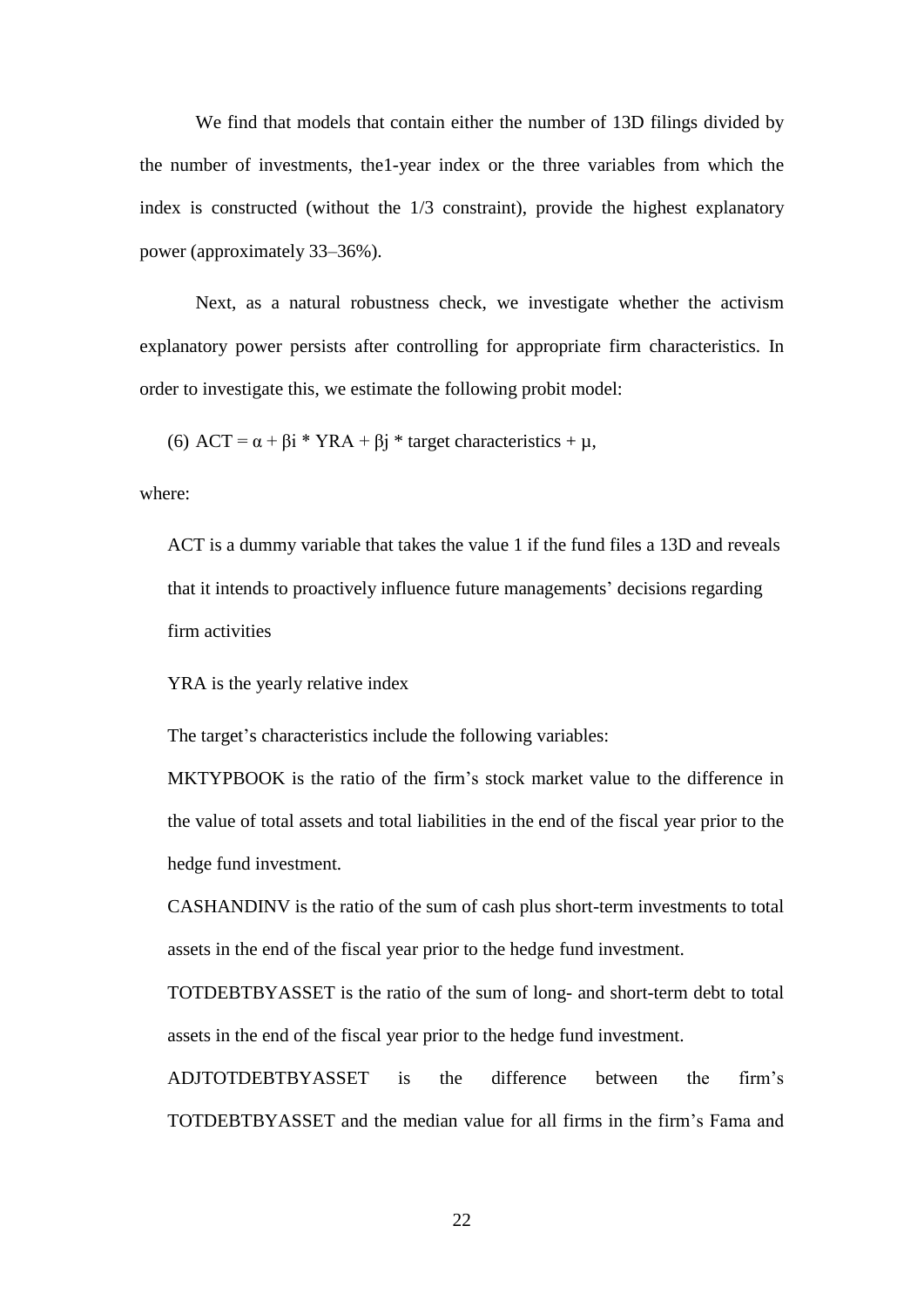French (1997) 48-industry classification in the end of the fiscal year prior to the hedge fund investment.

ADJCASHANDINV is the difference between the firm's CASHANDINV and the median value for all firms in the firm's Fama and French (1997) 48-industry classification in the end of the fiscal year prior to the hedge fund investment.

Table 8 presents five models of estimation. The explanatory power of past activism activity is striking. We show that while other common firm characteristics explain less than 1% of the decision to adopt a confrontational investment style, our relative activism index explains 33% of this decision.

We estimate whether past performance is positively correlated with the positive (on average) cumulative abnormal return  $(-10, +10)$  that is documented in the activism literature. We find indeed positive and significant relation even after controlling for other documented firm accounting-related variables.

## **5. Conclusion**

This paper contributes to the literature by documenting that a past record of activism on the part of a hedge fund is a good predictor of future confrontational investment. In other words, activism is persistent in our sample of hedge funds. We use an extensive, hand-collected data set from several sources to propose activism indexes. Specifically, we examine 117 hedge funds that engaged in 695 active investments during the period 1994–2006. The variables used to construct the indexes are: 13D submissions, board appointments, and threats to initiate proxy fights. The first index that we propose is based on relative activism, or in other words, published actual activist fund activity versus a fund's total number of investments (total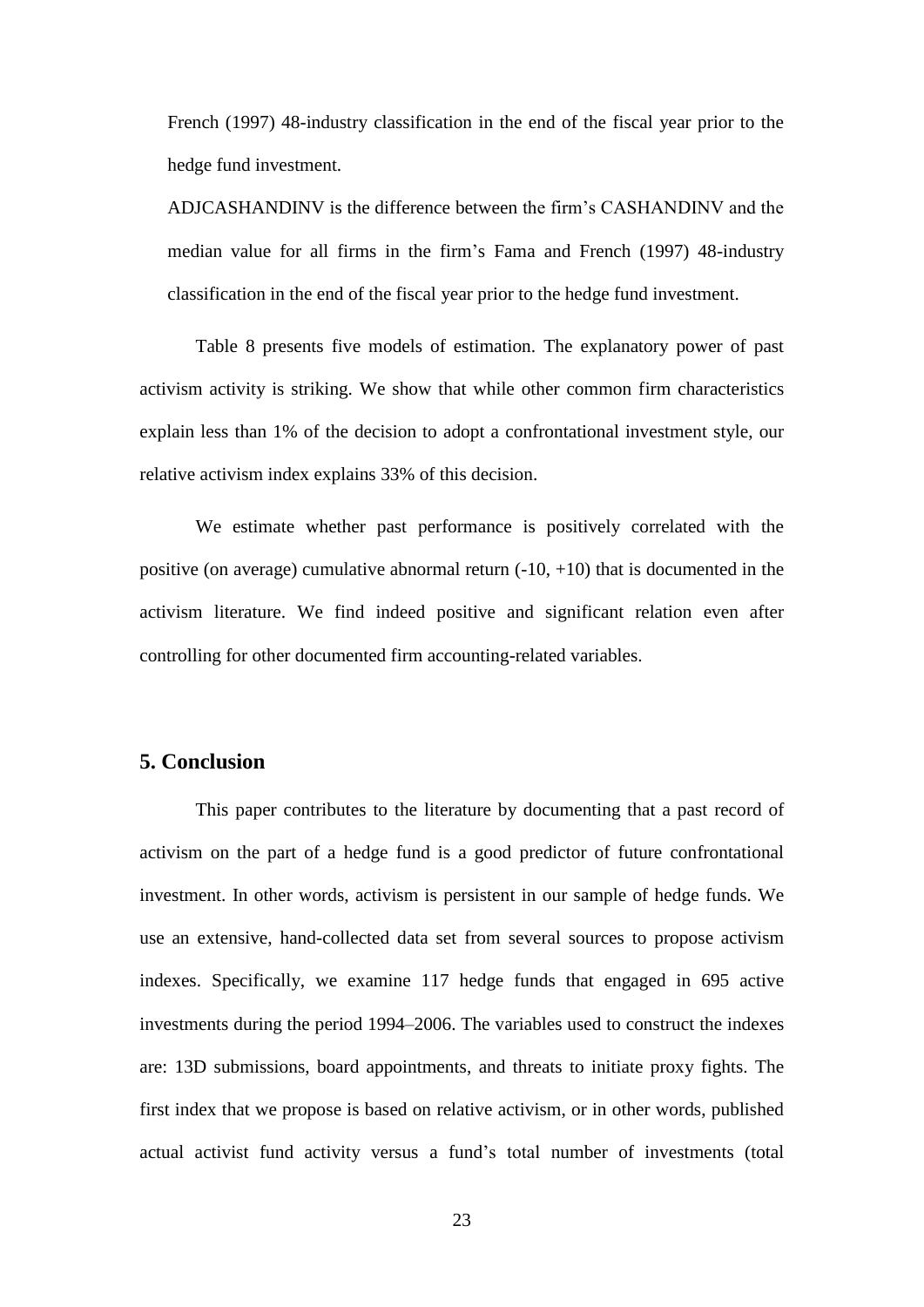activity). We give each factor an equal weighting (1/3). The second index uses a similar set of three activist actions yet it captures relative performance to the peer group (other hedge funds in the same year). We show that the various indexes are highly correlated to one another.

In addition to documenting that past activism is positively correlated with future fund intention of confrontational activist activity in future purchases, we show that hedge fund activism is positively correlated with minimum investment amounts and a manager's attendance at a top MBA program.

We leave for future research the connection between and consequences of activism persistence and the associated reputation that a particular hedge fund acquires.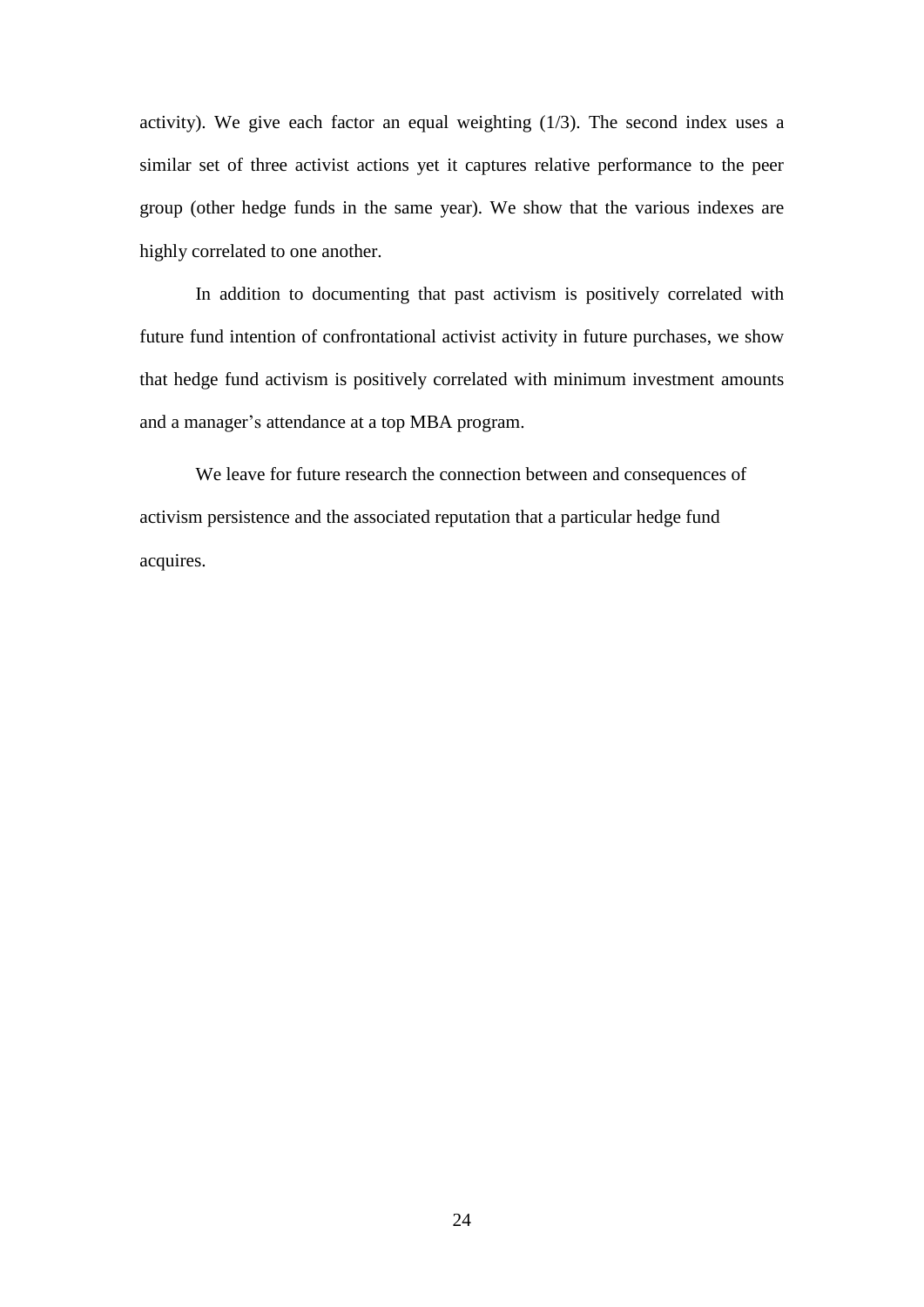## **References**

Ackermann, C., R. McEnally, and D. Ravenscraft, 1999. The performance of hedge funds: Risk, return and incentives. *Journal of Finance* 54(3), 833-874.

Agarwal, V., and N.Y. Naik, 2000. Multi-period performance persistence analysis of hedge funds. *Journal of Financial and Quantitative Analysis* 35, 327-342.

Billio, M., M. Getmansky, and L. Pelizzon, 2009. Dynamic risk exposure in hedge funds. Working paper, University of Massachusetts, Amherst, MA.

Boyson, N. M., C. W. Stahel, and R. M. Stulz, 2006. Is there hedge fund contagion? NBER working paper no. 12090.

Boyson, N. M. (2008). Do hedge funds exhibit performance persistence? A new approach. Financial Analysts Journal, 64(6), 27–44

Brav, A., W. Jiang, F. Partnoy, and R. Thomas, 2008. Hedge fund activism, corporate governance, and firm performance. *Journal of Finance* 63, 1729-1776.

Brown, S.J., and W.N. Goetzmann, 1995. Performance persistence. *Journal of Finance* 50, 679-698.

Brown, S.J., and W.N. Goetzmann, 2003. Hedge Funds with Style, *Journal of Portfolio Management,* 2003, 29(2), 101 - 112

Brown, S.J, W. Goetzmann, and R. Ibbotson, 1999. Offshore hedge funds: Survival and performance, 1989-1995. *Journal of Business* 72, 91-117.

Carhart, M., 1997. On persistence in mutual fund performance. *Journal of Finance* 52, 57-82.

Chevalier, J. A., and G. D. Ellison, 1999. Career concerns of mutual fund managers. *Quarterly Journal of Economics* 114, 389-432.

Clifford, C., 2008. Value creation or destruction? Hedge funds as shareholder activists. *Journal of Corporate Finance* 14, 323-336.

Droms, W. G., and D. A. Walker, 1994. Investment performance of international mutual funds. *Journal of Financial Research* 18(1), 1-14.

Edwards, F. R., and M.O. Caglayan, 2001. "Hedge fund performance and manager skill," *Journal of Futures Markets* 21 (11), 1003-1028.

Eling, Martin, 2007, Does Hedge Fund Performance Persist? Overview and New Empirical Evidence, *University of St. Gallen, Risk Management and Insurance Working Paper No.37*.

Fama, E., and K. French, 1997. Industry costs of equity. *Journal of Financial Economics* 43, 153-193.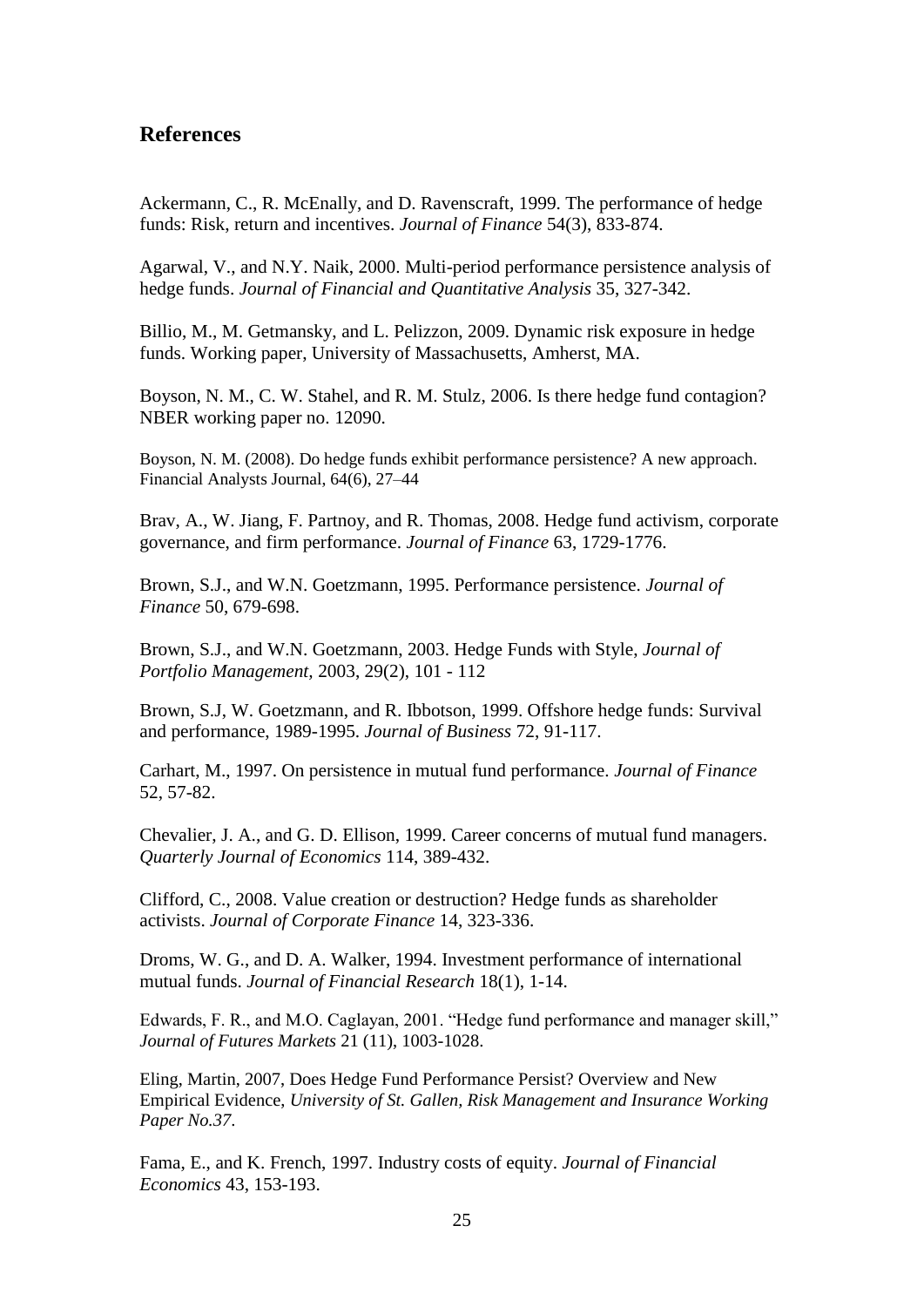Getmansky, M., A. Lo, and I. Makarov, 2004. An econometric model of serial correlation and illiquidity of hedge fund returns. *Journal of Financial Economics* 74, 529-610.

Golec, J. H., 1996. The effects of mutual fund managers' characteristics on their portfolio performance, risk and fees. *Financial Services Review* 5, 133-148.

Gompers, P. A., J. Ishii and A. Metrick, 2003. Corporate Governance and Equity Prices, *Quarterly Journal of Economics* 118, 107-155

Gompers, P. A., K.,Anna J., Lerner, and D., S. Scharfstein. 2010. Performance Persistence in Entrepreneurship. *Journal of Financial Economics* 96, 18–32

Greenwood, R., and M. Schor, 2009. Investor activism and takeovers. *Journal of Financial Economics* 92, 362-375.

Grinblatt, M. and S. Titman, 1992. The persistence of mutual fund performance. *Journal of Finance* 47, 1977-1984.

Kaplan, S., Schoar, A., 2005. Private equity performance: returns, persistence and capital. *Journal of Finance* 60, 1791–1823.

Klein, A., and E. Zur, 2009a. Entrepreneurial shareholder activism: Hedge funds and other private investors. *Journal of Finance* 64, 187-230.

Klein, A., and E. Zur, 2009b. The impact of hedge fund activism on the target firm's existing bondholders. Working paper, New York University.

Liang, B., 1999. On the performance of hedge funds. *Financial Analysts Journal* 55(4), 72-85.

Phalippou L., and O. Gottschalg, 2009. [The Performance of Private Equity Funds,](http://ideas.repec.org/a/oup/rfinst/v22y2009i4p1747-1776.html) *[Review of Financial Studies](http://ideas.repec.org/s/oup/rfinst.html)*, 22(4), 1747-1776.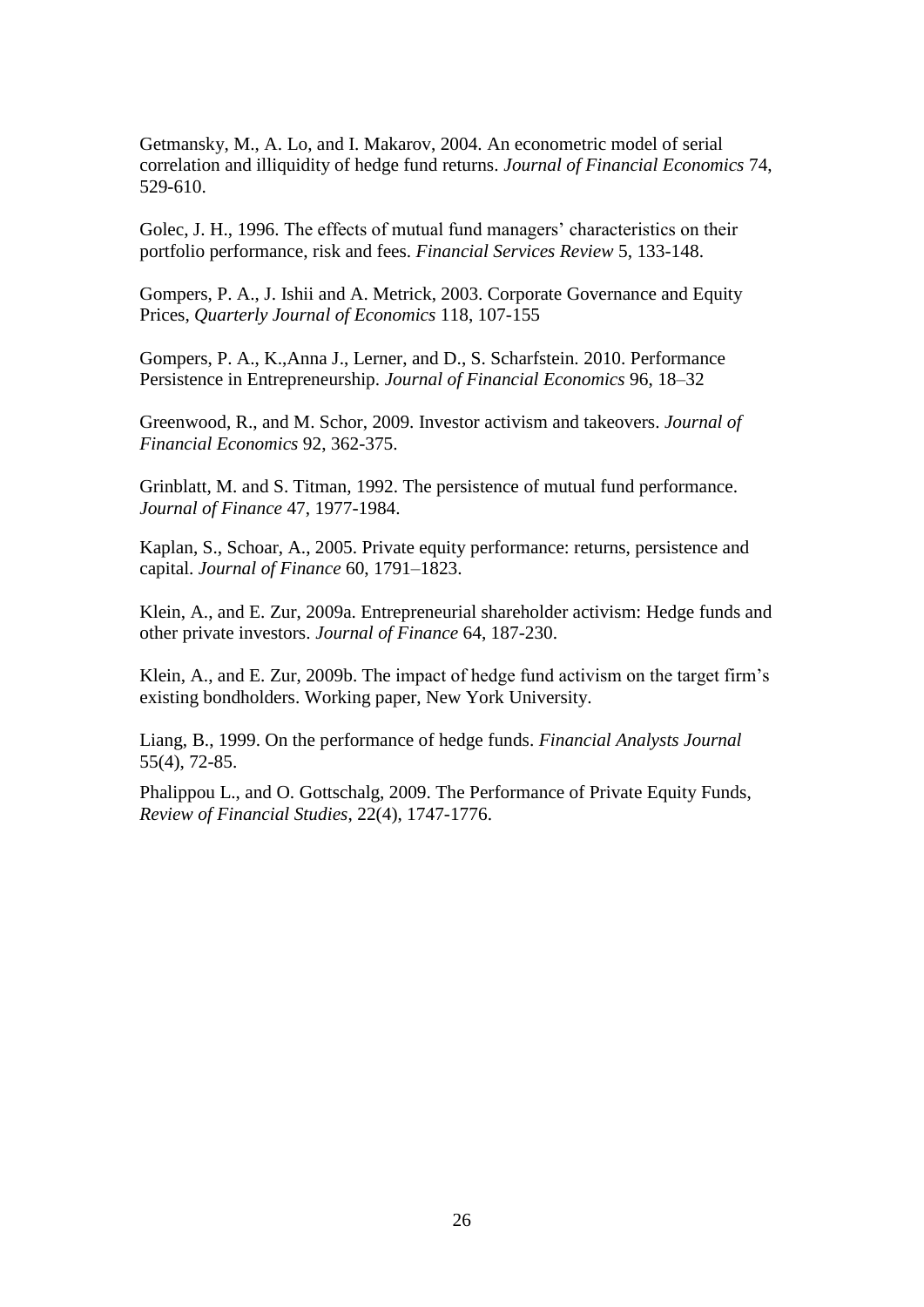## **Figure 1**

Figure 1 describes the procedure for the data collection. Observations are collected at the point where the holdings of the hedge fund surpass the 5% barrier for the first time.

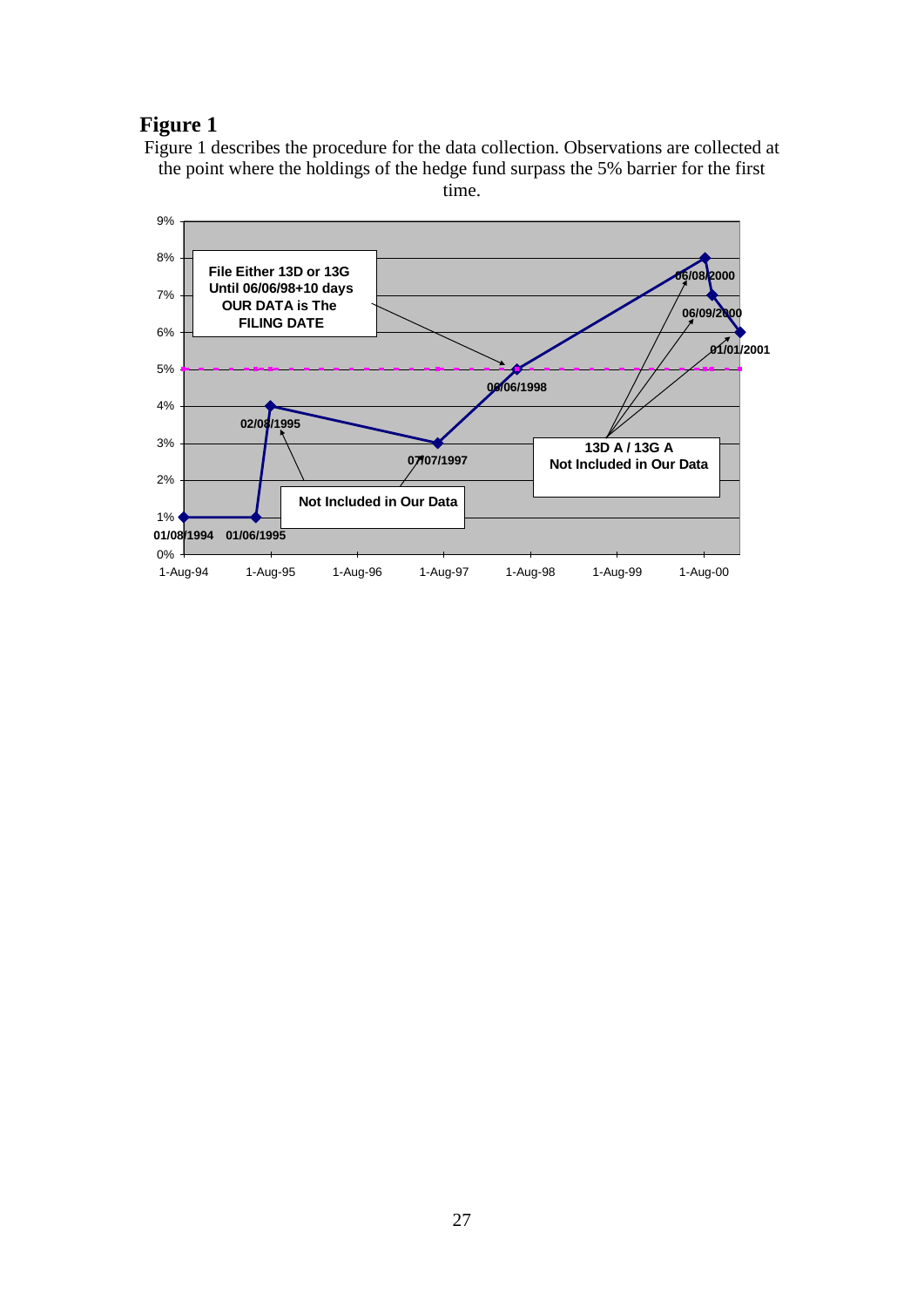This table reports descriptive statistics for the final sample of hedge funds and target firms. Panel A summarizes the number of firms targeted in each year by hedge fund activists. Panel B summarizes the number of firms targeted in each year by hedge fund activists that are covered in the CISDM database. Total Number of Observation is the total number of filings (Schedule 13G and Schedule 13D) in each year in our sample. Total Number of 13D filings is the number of Schedule 13D filings only in each year of our sample. ACT is the total number of confrontational filings in which the hedge fund clearly states in the "purpose" statement of the Schedule 13D filing that its goal is to redirect management's efforts.

## Panel A: Descriptive Statistics: Number of Observations per Year Used to

| Year | <b>Total Number of</b><br><b>Observations</b> | <b>Total Number</b><br>of 13D Filings | <b>ACT</b>     |
|------|-----------------------------------------------|---------------------------------------|----------------|
| 1994 | 6                                             | 5                                     | $\overline{4}$ |
| 1995 | 27                                            | 25                                    | 22             |
| 1996 | 34                                            | 31                                    | 24             |
| 1997 | 69                                            | 60                                    | 59             |
| 1998 | 75                                            | 49                                    | 42             |
| 1999 | 99                                            | 43                                    | 35             |
| 2000 | 90                                            | 42                                    | 34             |
| 2001 | 84                                            | 38                                    | 32             |
| 2002 | 92                                            | 58                                    | 41             |
| 2003 | 130                                           | 66                                    | 56             |
| 2004 | 152                                           | 76                                    | 62             |
| 2005 | 229                                           | 104                                   | 89             |
| 2006 | 177                                           | 109                                   | 51             |

Construct the Index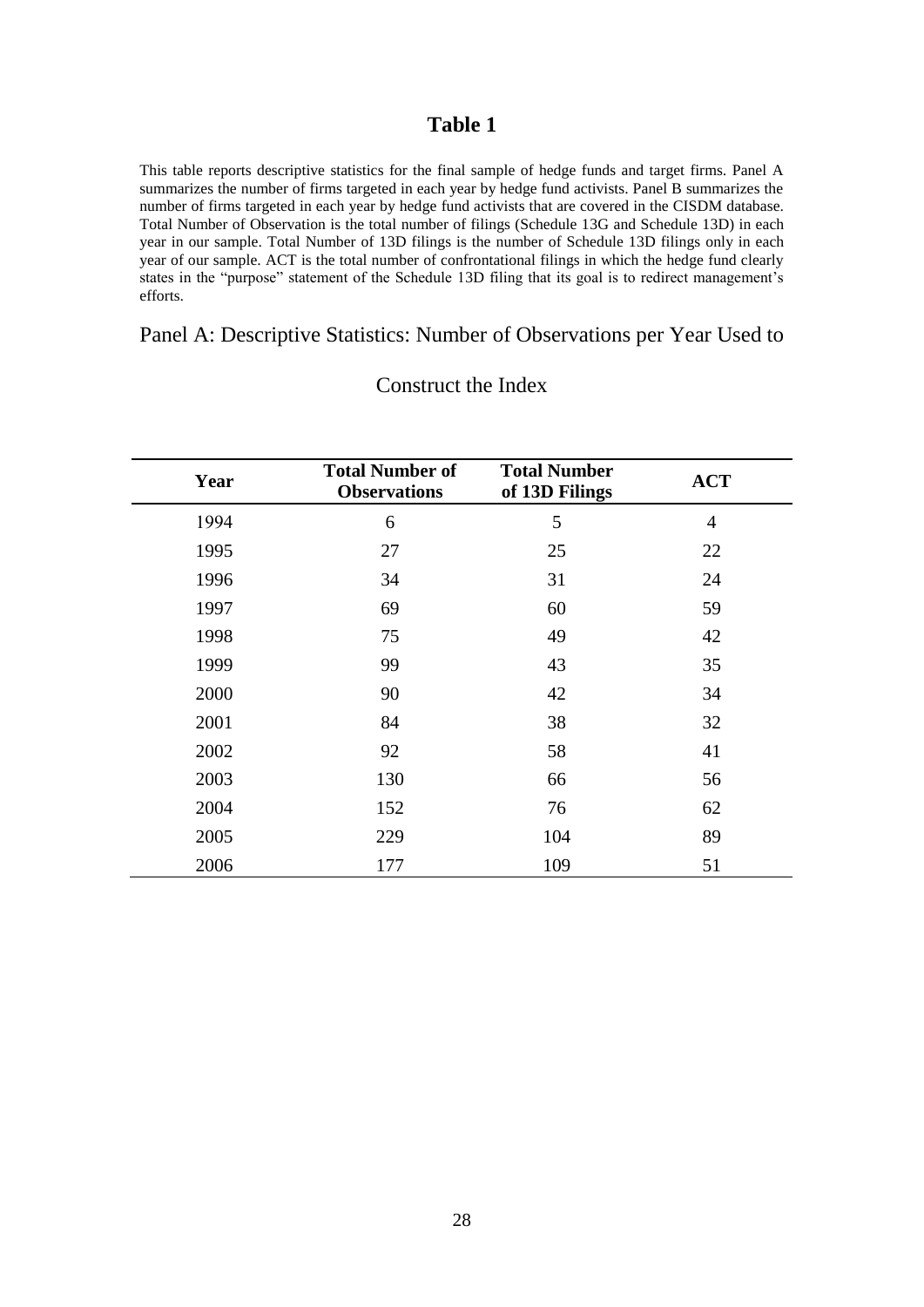Panel B. Descriptive Statistics: Number of Observations per Year in the

| Year | <b>Total Number of</b><br><b>Observations</b> | <b>Total Number</b><br>of 13D Filings | <b>ACT</b>     |
|------|-----------------------------------------------|---------------------------------------|----------------|
| 1994 | $\overline{0}$                                | $\boldsymbol{0}$                      | $\overline{0}$ |
| 1995 | 6                                             | 6                                     | $\overline{4}$ |
| 1996 | 9                                             | 7                                     | 5              |
| 1997 | 23                                            | 20                                    | 19             |
| 1998 | 26                                            | 19                                    | 14             |
| 1999 | 33                                            | 21                                    | 10             |
| 2000 | 31                                            | 24                                    | 13             |
| 2001 | 34                                            | 21                                    | 16             |
| 2002 | 39                                            | 29                                    | 16             |
| 2003 | 54                                            | 43                                    | 21             |
| 2004 | 53                                            | 41                                    | 27             |
| 2005 | 82                                            | 59                                    | 33             |
| 2006 | 13                                            | 10                                    | 8              |

Subsample of CISDM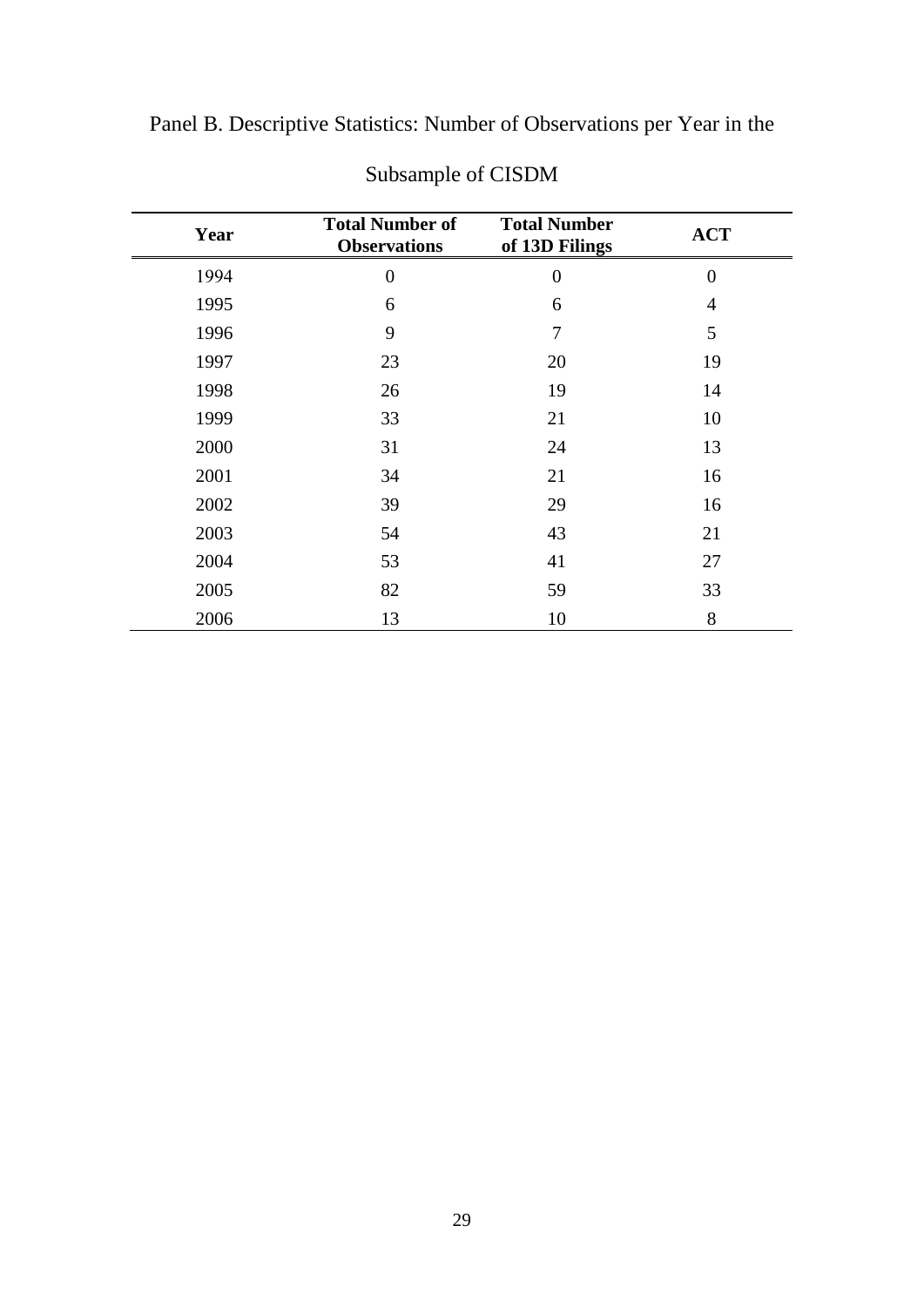## Fund Characteristics

This tables reports descriptive statistics of hedge fund characteristics in the sample based on the CISDM database. For each variable, the mean, median, minimum and maximum values are reported. Management Fee (%) is the percentage that the fund is charged by the investment manager. Incentive Fee  $(\%)$  is the annual percentage incentive compensation that the fund manager will receive on new profits. Minimum Investment (M\$\$) is the minimum amount in millions of dollars that the fund requires from any individual investor. Funds' Press Coverage is the number of articles in Factiva containing the hedge fund's name in the 1 month period prior to "day zero."

| Variable                      | Mean   | Median | Minimum | Maximum  |
|-------------------------------|--------|--------|---------|----------|
| Management Fee (%)            | 0.015  | 0.010  | 0.000   | 0.040    |
| Incentive Fee $(\% )$         | 0.177  | 0.150  | 0.050   | 0.230    |
| Minimum Investment<br>(M\$\$) |        |        | 0.25    | 5        |
| Funds' Press Coverage         | 31.640 | 22.000 | 0.000   | 1162.000 |
| N                             | 358    | 358    | 358     | 358      |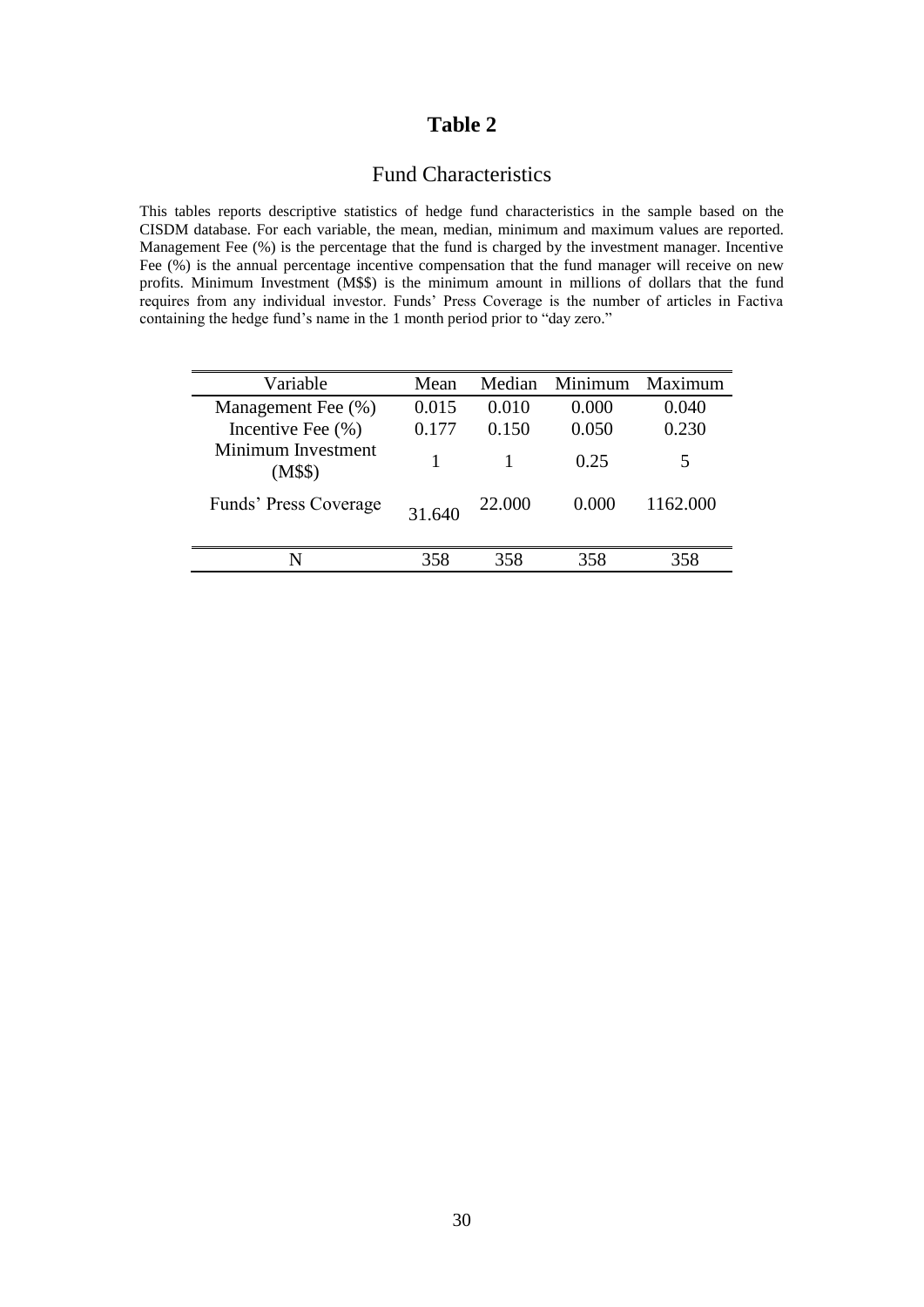#### Activism Index – Descriptive Statistics

This table reports descriptive statistics for the final sample of hedge funds, and presents mean, median, minimum and maximum values of the different descriptive variables.  $YRAI<sub>i,t</sub>$  is the yearly relative activism index calculated as YRAI<sub>it</sub> = 1/3 \* (Number of 13D filed  $_{i,t}$  / Number of Investments  $_{i,t}$ ) + 1/3 \* (Number of Boards <sub>i,t</sub> / Number of Investments <sub>i,t</sub>) + (1/3  $*$  Number of Proxy Threats <sub>i,t</sub> / Number of Investments i.i.). YTAI<sub>i,t</sub> is the yearly total activism index calculated as, YTAI<sub>it</sub> =  $1/3$  \* (Top 25% 13D<sub>i,t</sub>)  $+ 1/3$  \* (Top 25% Board<sub>i,t</sub>) + (1/3 \* Top 25% Proxy<sub>i,t</sub>), YRAI<sub>i,t-t+1</sub> is the two-year relative activism index, calculated as YRAI<sub>i,t-t+1</sub> = 1/3 \* (Number of 13D filed  $_{i,t-t+1}$  / Number of Investments  $_{i,t-t+1}$ ) + 1/3 \* (Number of Boards  $_{i,t-t+1}$  / Number of Investments  $_{i,t-t+1}$ ) + (1/3 \* Number of Proxy Threats  $_{i,t-t+1}$  / Number of Investments  $_{i,t_{t+1}}$ ), YTAI<sub>i,t-t+1</sub> is the two-year total activism index, calculated as YTAI<sub>it</sub> = 1/3 \* (Top 25% 13D<sub>i,t-t+1</sub>) + 1/3 \* (Top 25% Board<sub>i,t-t+1</sub>) + (1/3 \* Top 25% Proxy<sub>i,t-t+1</sub>). 13D is the total number of Schedule 13Ds a hedge fund files each calendar year. Board is the number of times the hedge fund successfully appoints a member to the board of one of its investments in each calendar year. Proxy is the number of times the hedge fund publicly threatens a proxy fight against one of its investments in each calendar year. \*, \*\*\* correspond to significantly different from zero at the 10%, 5%, and 1% levels, two-tailed, respectively.

| Variable            | Mean       | Median     | Minimum | Maximum |
|---------------------|------------|------------|---------|---------|
| $YRAI_{i.t}$        | $0.302***$ | $0.280***$ | 0.000   | 1.000   |
| $YRAI_{i,t-t+1}$    | $0.324***$ | $0.335***$ | 0.000   | 1.000   |
| $\text{YTAI}_{i.t}$ | $0.266***$ | 0.000      | 0.000   | 1.000   |
| $YTAI_{i,t-t+1}$    | $0.259***$ | 0.000      | 0.000   | 1.000   |
| 13D                 | $1.952***$ | $1.000***$ | 0.000   | 10.000  |
| Board               | 1.782***   | $1.000***$ | 0.000   | 5.000   |
| Proxy               | 0.533      | 0.000      | 0.000   | 3.000   |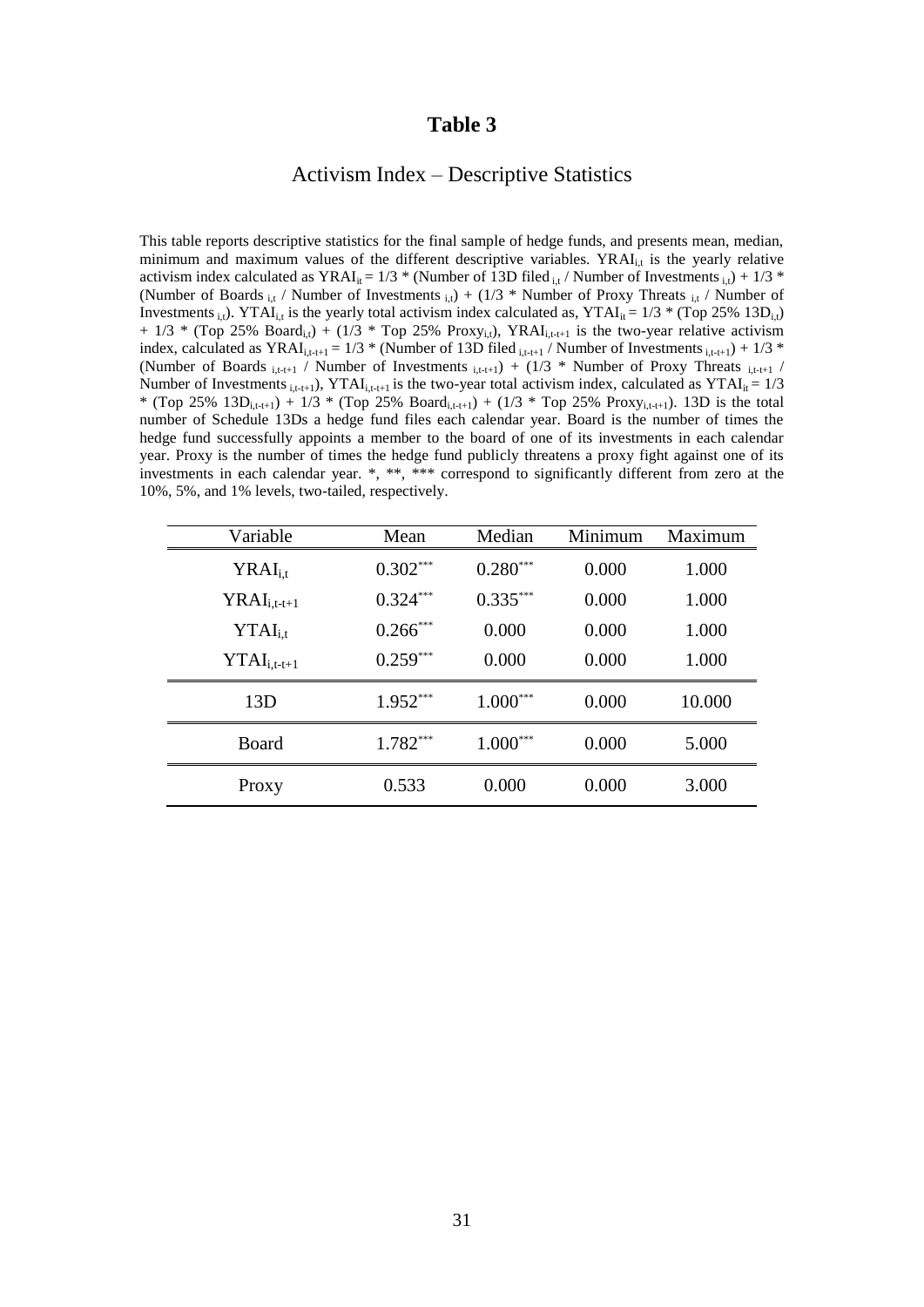#### Activism Indexes – Correlation Table

This table presents a correlation table for the various activism indexes. The upper (lower) diagonal in this table reports Pearson (Spearman) correlations.  $YRAI_{i,t}$  is the yearly relative activism index calculated as  $YRAI_{it} = 1/3$  \* (Number of 13D filed  $_{it}$  / Number of Investments  $_{it}$ ) + 1/3 \* (Number of Boards  $_{i,t}$  / Number of Investments  $_{i,t}$ ) + (1/3 \* Number of Proxy Threats  $_{i,t}$  / Number of Investments  $_{i,t}$ ). YTAI<sub>i,t</sub> is the yearly total activism index calculated as, YTAI<sub>it</sub> =  $1/3$  \* (Top 25% 13D<sub>i,t</sub>) + 1/3 \* (Top 25% Board<sub>i,t</sub>) + (1/3 \* Top 25% Proxy<sub>i,t</sub>), YRAI<sub>i,t-t+1</sub> is the two-year relative activism index, calculated as YRAI<sub>i,t-t+1</sub> = 1/3 \* (Number of 13D filed  $_{i,t-t+1}$  / Number of Investments  $_{i,t-t+1}$ ) + 1/3 \* (Number of Boards  $_{i,t+t+1}$  / Number of Investments  $_{i,t+t+1}$ ) + (1/3 \* Number of Proxy Threats  $_{i,t+t+1}$  / Number of Investments <sub>i,t-t+1</sub>), YTAI<sub>i,t-t+1</sub> is the two-year total activism index, calculated as YTAI<sub>it</sub> = 1/3 \* (Top 25%  $13D_{i,t-t+1}$ ) + 1/3 \* (Top 25% Board<sub>i,t-t+1</sub>) + (1/3 \* Top 25% Proxy<sub>i,t-t+1</sub>). 13D is the total number of Schedule 13Ds a hedge fund files each calendar year. Board is the number of times the hedge fund successfully appoints a member to the board of one of its investments in each calendar year. Proxy is the number of times the hedge fund publicly threatens a proxy fight against one of its investments in each calendar year. \*, \*\*, \*\*\* correspond to correlations that are significant at the 10%, 5%, and 1% levels, two-tailed, respectively.

|                         | $YRAI_{i,t}$ | $\rm YRAI_{i,t-t+1}$ | $\text{YTAI}_{i.t}$ | $\text{YTAI}_{i,t-t+1}$ | 13D        | Proxy      | Board      |
|-------------------------|--------------|----------------------|---------------------|-------------------------|------------|------------|------------|
| $YRAI_{i,t}$            |              | $0.740***$           | $0.649***$          | $0.477***$              | $0.582***$ | $0.592***$ | $0.564***$ |
| $YRAI_{i,t-t+1}$        | $0.722***$   |                      | $0.487***$          | $0.472***$              | $0.748***$ | $0.724***$ | $0.738***$ |
| $\text{YTAI}_{i.t}$     | $0.697***$   | $0.525***$           |                     | $0.706***$              | $0.501***$ | $0.475***$ | $0.443***$ |
| $\text{YTAI}_{i,t-t+1}$ | $0.550***$   | $0.543***$           | $0.700***$          |                         | $0.639***$ | $0.681***$ | $0.663***$ |
| 13D                     | $0.578***$   | $0.737***$           | $0.483***$          | $0.659***$              |            | $0.581^*$  | 0.796      |
| Proxy                   | $0.584***$   | $0.717***$           | $0.489***$          | $0.663***$              | $0.595*$   |            | 0.446      |
| Board                   | $0.558***$   | $0.721***$           | $0.432***$          | $0.641***$              | 0.808      | 0.425      |            |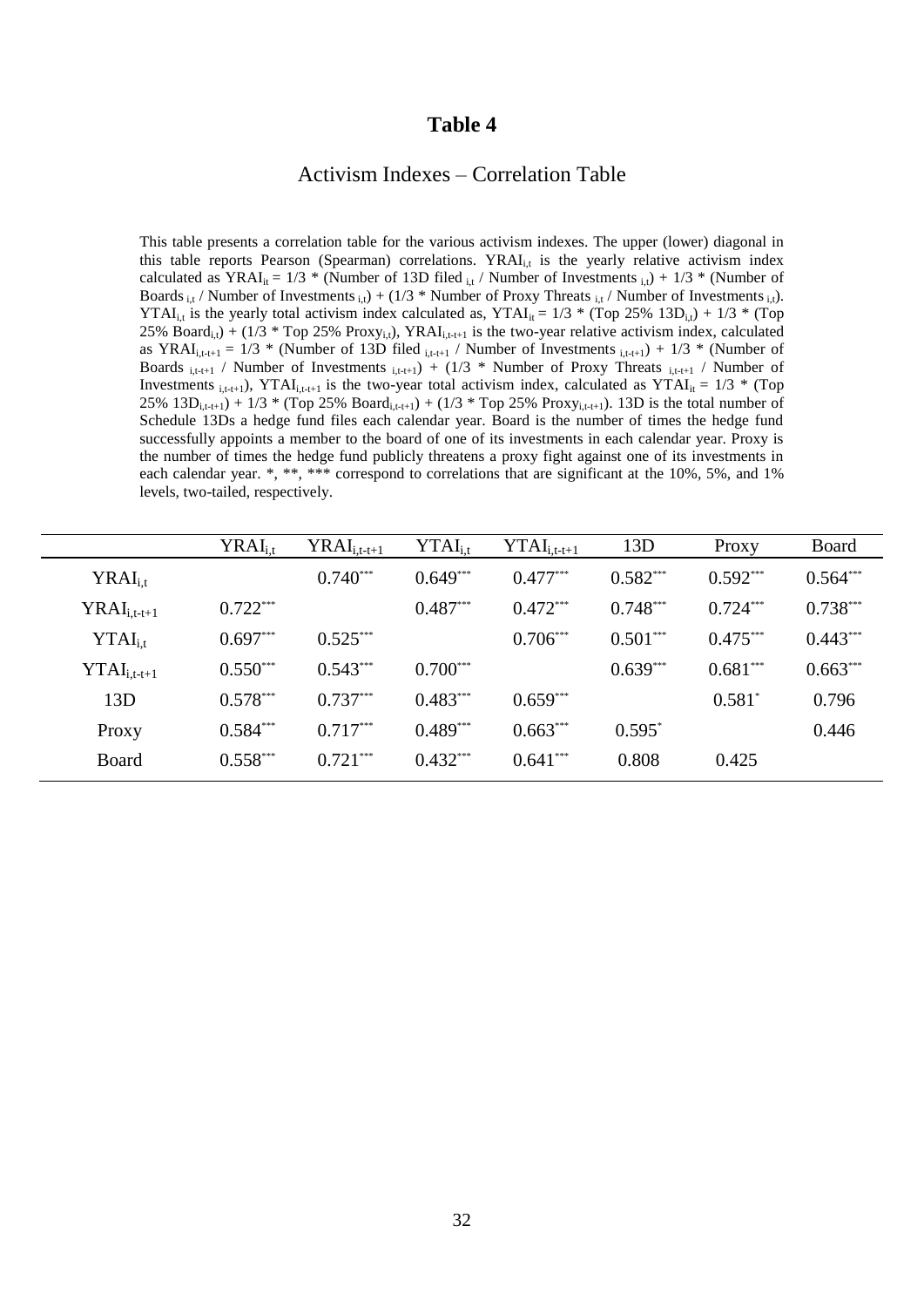## Ranking Descriptive Statistics

This table reports for each descriptive variable the three highest- and lowest-ranking hedge funds in the sample. For each variable, the table presents the mean, median and the number of years the hedge fund appears in our sample. YRAI<sub>i,t</sub> is the yearly relative activism index calculated as YRAI<sub>it</sub> = 1/3 \* (Number of 13D filed  $_{i,t}$  / Number of Investments  $_{i,t}$ ) + 1/3 \* (Number of Boards  $_{i,t}$  / Number of Investments  $_{i,t}$ ) + (1/3 \* Number of Proxy Threats  $_{i,t}$  / Number of Investments  $_{i,t}$ ). 13D is the total number of Schedule 13Ds a hedge fund files each calendar year. Proxy is the number of times the hedge fund publicly threatens a proxy fight against one of its investments in each calendar year. Board is the number of times the hedge fund successfully appoints a member to the board of one of its investments in each calendar year.

| Hedge Fund                      | Mean $(YRAI_{i,t})$            | Median | No. of Years |  |  |  |  |  |
|---------------------------------|--------------------------------|--------|--------------|--|--|--|--|--|
|                                 | <b>High Ranked Hedge Funds</b> |        |              |  |  |  |  |  |
| Pirate Capital                  | 0.725                          | 0.670  | 3            |  |  |  |  |  |
| Liberation Investment Group     | 0.690                          | 0.670  | 3            |  |  |  |  |  |
| D.E. Shaw Group                 | 0.670                          | 0.615  | 4            |  |  |  |  |  |
|                                 | Low-Ranked Hedge Funds         |        |              |  |  |  |  |  |
| Cannell Capital                 | 0.009                          | 0.020  | 8            |  |  |  |  |  |
| <b>Tyndall Capital Partners</b> | 0.038                          | 0.000  | 3            |  |  |  |  |  |
| O.S.S. Capital                  | 0.037                          | 0.111  | 3            |  |  |  |  |  |
|                                 |                                |        |              |  |  |  |  |  |

| Mean $(13D)$            | Median | No. of Years           |  |  |  |  |  |
|-------------------------|--------|------------------------|--|--|--|--|--|
| High-Ranked Hedge Funds |        |                        |  |  |  |  |  |
| 6.200                   | 5      | 5                      |  |  |  |  |  |
| 5.000                   | 4      | 5                      |  |  |  |  |  |
| 4.750                   | 4      | 11                     |  |  |  |  |  |
|                         |        |                        |  |  |  |  |  |
| 0.100                   | 0.000  | 5                      |  |  |  |  |  |
| 0.0400                  | 0.000  | 3                      |  |  |  |  |  |
| 0.400                   | 0.000  | 3                      |  |  |  |  |  |
|                         |        | Low Ranked Hedge Funds |  |  |  |  |  |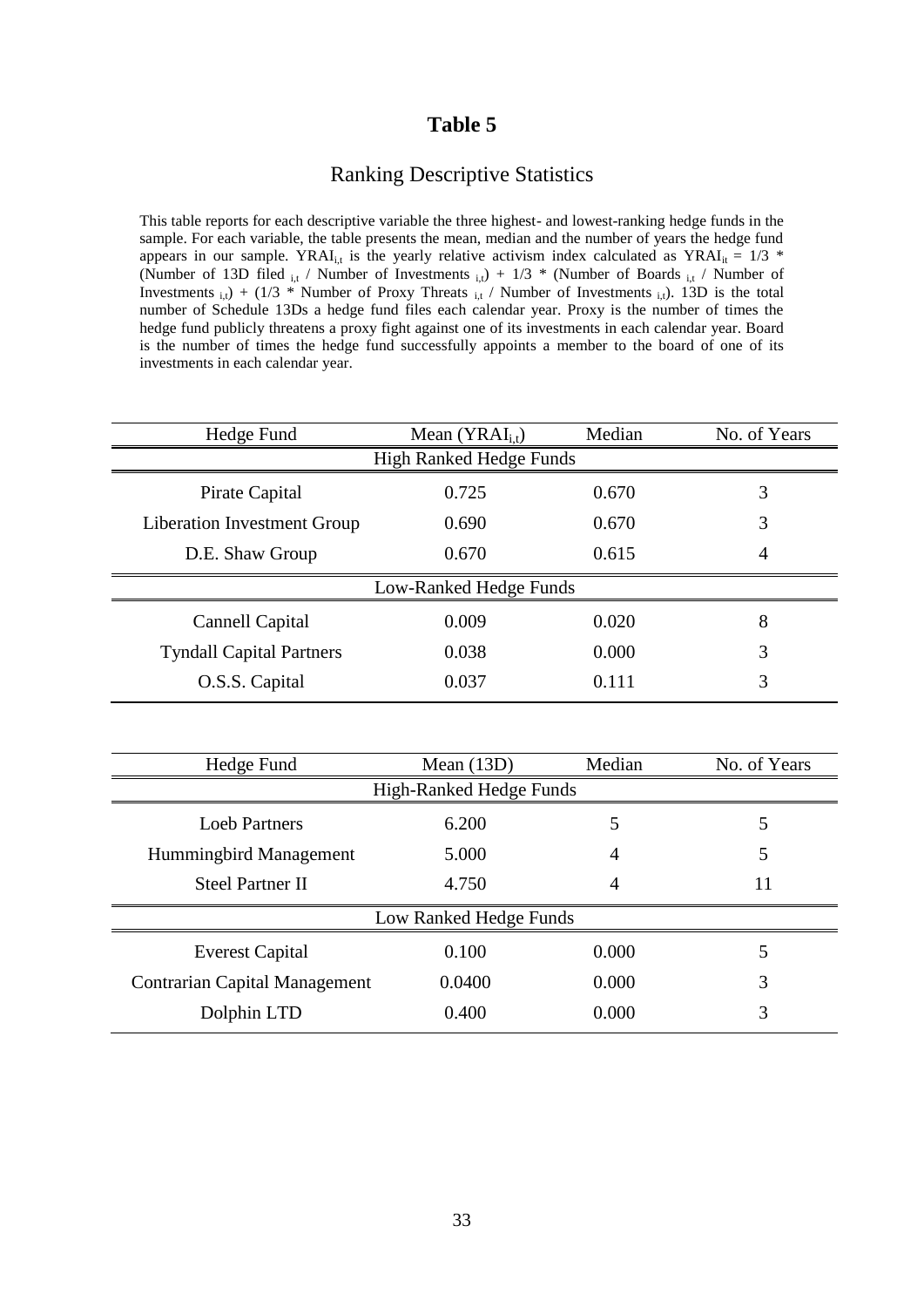| Hedge Fund                           | Mean (Proxy)           | Median | No. of Years |  |  |  |  |
|--------------------------------------|------------------------|--------|--------------|--|--|--|--|
| <b>High Ranked Hedge Funds</b>       |                        |        |              |  |  |  |  |
| <b>Steel Partner II</b>              | 1.583                  | 1.000  | 11           |  |  |  |  |
| <b>Farallon Capital Management</b>   | 1.428                  | 1.000  |              |  |  |  |  |
| Pirate Capital                       | 1.241                  | 1.000  | 3            |  |  |  |  |
|                                      | Low Ranked Hedge Funds |        |              |  |  |  |  |
| <b>Everest Capital</b>               | 0.000                  | 0.000  | 5            |  |  |  |  |
| <b>Contrarian Capital Management</b> | 0.000                  | 0.000  | 3            |  |  |  |  |
| <b>Accipiter Capital Management</b>  | 0.000                  | 0.000  | 3            |  |  |  |  |

| Hedge Fund                           | Mean (Board)                   | Median | No. of Years |  |  |  |  |  |
|--------------------------------------|--------------------------------|--------|--------------|--|--|--|--|--|
|                                      | <b>High Ranked Hedge Funds</b> |        |              |  |  |  |  |  |
| <b>Steel Partner II</b>              | 2.667                          | 2.000  | 11           |  |  |  |  |  |
| Hummingbird Management               | 1.900                          | 2.000  | 5            |  |  |  |  |  |
| <b>VA</b> Partners                   | 1.833                          | 2.000  | 6            |  |  |  |  |  |
|                                      | Low Ranked Hedge Funds         |        |              |  |  |  |  |  |
| O.S.S. Capital                       | 0.000                          | 0.000  | 3            |  |  |  |  |  |
| Cannell Capital                      | 0.000                          | 0.000  | 8            |  |  |  |  |  |
| <b>Contrarian Capital Management</b> | 0.000                          | 0.000  | 3            |  |  |  |  |  |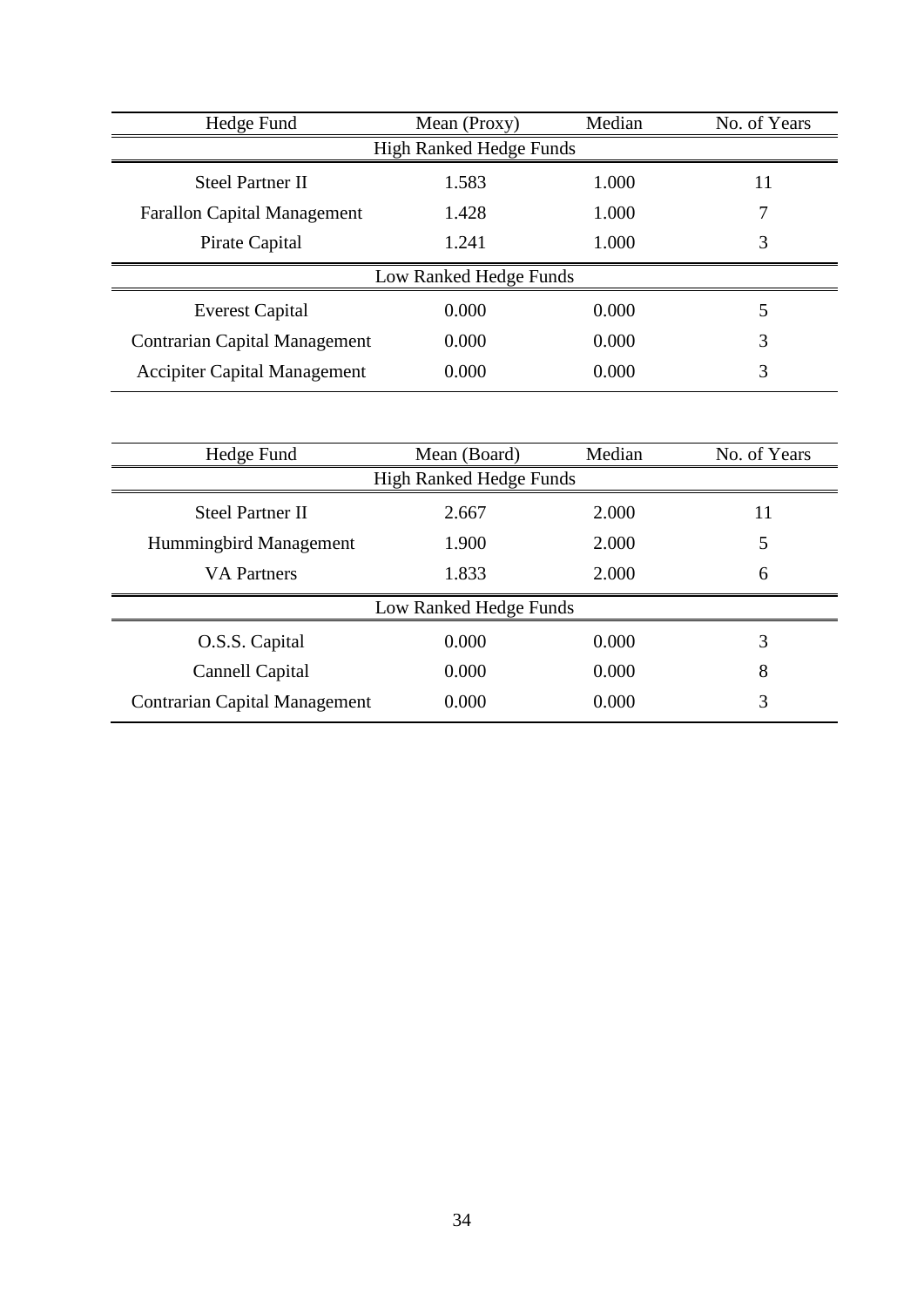#### Fund Fees and Minimum Investment and Activism

This table reports the results of regressions of the hedge funds in our sample. Column 1 uses the total number of Schedule 13Ds each hedge fund files each calendar year as the dependent variable. Column 2 uses the number of times the hedge fund successfully appoints a member to the board of one of its investments in each calendar year as the dependent variable. Column 3 uses the number of times the hedge fund publicly threatens a proxy fight against one of its investments in each calendar year as the dependant variable. Column 4 uses the yearly relative activism index as the dependant variable. Column 5 uses the yearly relative activism index as the dependent variable. Min Investment is the minimum amount that the fund requires from any individual investor in the fund. Mgmt Fee is the percentage that the fund is charged by the investment manager. Incentive Fee is the annual percentage incentive compensation that the fund manager will receive on new profits. Min Investment, Mgmt Fee and Incentive Fee are all taken from the CISDM database. The table shows the coefficients and *P*values. \*\*\* significant at the 0.01 level; \*\* significant at the 0.05 level; \*significant at the 0.10 level.

|                      | Sum of<br>13D<br>(Poisson<br>Count) | Sum of<br><b>Boards</b><br>(Poisson<br>Count) | Sum of<br>Proxy<br>(Poisson<br>Count) | Yearly<br>Index<br>(Tobit) | Yearly<br>Ranked<br>Index<br>(Tobit) |
|----------------------|-------------------------------------|-----------------------------------------------|---------------------------------------|----------------------------|--------------------------------------|
| Constant             | $-0.570$                            | $-1.282$                                      | $-0.846$                              | $-0.030$                   | $-0.0154$                            |
|                      | (0.0002)                            | (0.0000)                                      | (0.0068)                              | (0.646)                    | (0.878)                              |
| Min Investment       | 3.42 E-7                            | 3.85 E-07                                     | 3.21 E-07                             | 9.23 E-08                  | $1.62 E-07$                          |
|                      | (0.0000)                            | (0.0000)                                      | (0.0000)                              | (0.0000)                   | (0.0000)                             |
| <b>Mgmt</b> Fee      | 17.649                              | 6.617                                         | $-68.416$                             | $-1.902$                   | $-9.497$                             |
|                      | (0.0000)                            | (0.3875)                                      | (0.000)                               | (0.0571)                   | (0.0017)                             |
| <b>Incentive Fee</b> | 1.816                               | 0.806                                         | 2.839                                 | 0.296                      | 0.567                                |
|                      | (0.0004)                            | (0.2931)                                      | (0.011)                               | (0.0003)                   | (0.202)                              |
| $P$ -value           | 0.0000<br>(LR test)                 | 0.0000<br>(LR test)                           | 0.0000<br>(LR test)                   | 0.0000                     | 0.0000                               |
| Adj $R^2$            | 0.42                                | 0.43                                          | 0.37                                  | 0.24                       | 0.38                                 |
| N <sub>0</sub>       | 358                                 | 358                                           | 358                                   | 358                        | 358                                  |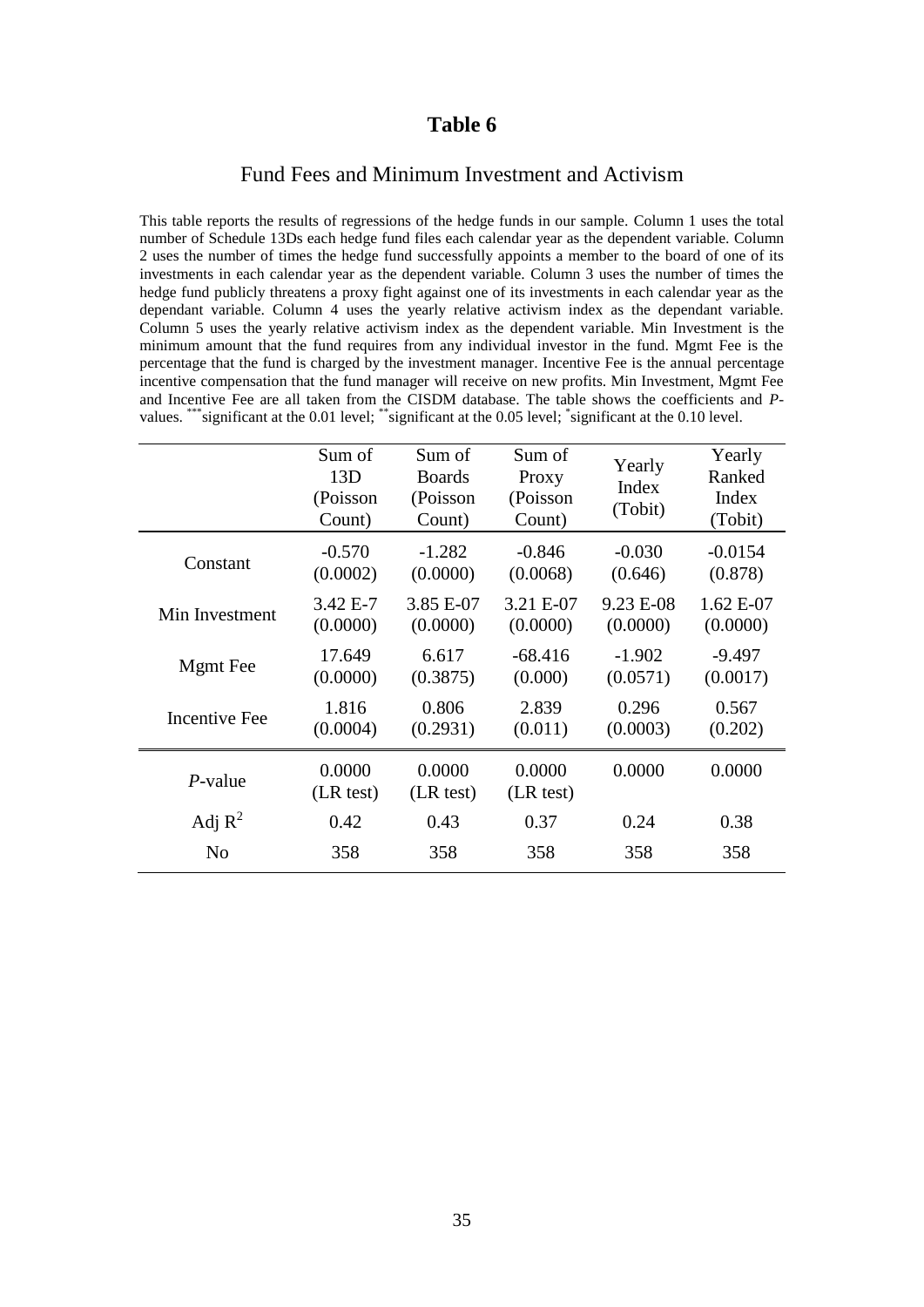## **Table 6A**

#### Manager's Education and Activism

This table reports the results of regressions of the different hedge funds in our sample. Column 1 uses the total number of Schedule 13Ds each hedge fund files each calendar year as the dependent variable. Column 2 uses the number of times a hedge fund successfully appoints a member to the board of one of its investments in each calendar year as the dependent variable. Column 3 uses the number of times the hedge fund publicly threatens a proxy fight against one of its investments in each calendar year as the dependant variable. Column 4 uses the yearly relative activism index as the dependant variable. Column 5 uses the yearly relative activism index as the dependent variable. TOP-MBA is an indicator variable that takes the value 1 if the hedge fund manager earned an MBA from a top-30 business school, and 0 otherwise. Ivy League is an indicator variable that takes the value 1 if the hedge fund manager's alma mater is one of the eight Ivy League schools, and 0 otherwise. Information on the skill levels of fund managers is collected from the hedge funds' respective internet web sites, investor journals and Factiva. The table shows the coefficients and *P*-values. \*\*\* significant at the 0.01 level; \*\*significant at the 0.05 level; \*significant at the 0.10 level.

|                   | Sum of<br>13D<br>(Poisson<br>Count) | Sum of<br><b>Boards</b><br>(Poisson<br>Count) | Sum of<br>Proxy<br>(Poisson<br>Count) | Yearly<br>Index<br>(Tobit) | Yearly<br>Ranked<br>Index<br>(Tobit) |
|-------------------|-------------------------------------|-----------------------------------------------|---------------------------------------|----------------------------|--------------------------------------|
| Constant          | $-1.074$<br>(0.0000)                | 0.574<br>(0.0000)                             | $-0.173$<br>(0.0008)                  | 0.141<br>(0.0000)          | 0.185<br>(0.0000)                    |
| Top-MBA           | 2.655<br>(0.0023)                   | 0.788<br>(0.0174)                             | 0.710<br>(0.0072)                     | 0.303<br>(0.0000)          | 0.387<br>(0.0000)                    |
| <b>Ivy League</b> | 0.147<br>(0.3031)                   | 0.136<br>(0.1674)                             | 0.046<br>(0.3084)                     | $-0.015$<br>(0.2806)       | $-0.009$<br>(0.634)                  |
| $P$ -value        | 0.0000                              | 0.0000                                        | 0.0000                                | 0.0000                     | 0.0000                               |
| Adj $R^2$         | 0.25                                | 0.19                                          | 0.22                                  | 0.31                       | 0.26                                 |
| No.               | 327                                 | 327                                           | 327                                   | 327                        | 327                                  |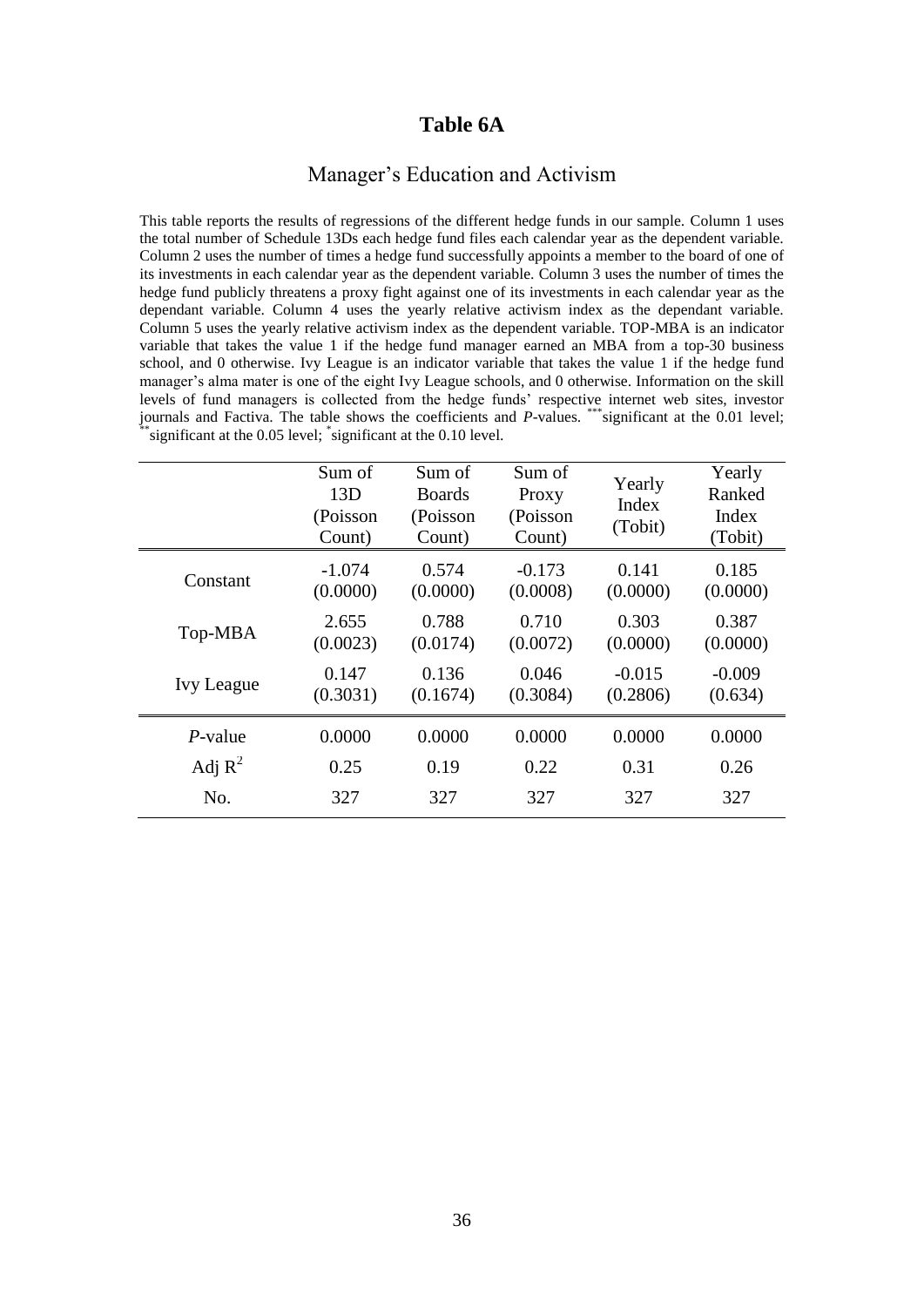## Probit Estimation of Decision to Become a Confrontational Investor

#### "Horse Race" – Different Measures

This table reports the results of probit regressions of firms targeted by hedge fund activists. The models  $(1$  through  $5)$  use a hedge fund's investment decision as the dependent variable. The dependent variable equals 1 when the hedge fund intends to undertake a confrontational activist campaign against the firm and 0 otherwise. 13/NUMOFINV is the total number of Schedule 13Ds each hedge fund files each calendar year, divided by the total number of investments the hedge fund files in the same year. 13D is the total number of Schedule 13Ds each hedge fund files each calendar year. BOARD/NUMOFINV is the number of times the hedge fund successfully appoints a member to the board of one of its investments in each calendar year, divided by the total number of investments the hedge fund files in the same year. Board is the number of times the hedge fund successfully appoints a member to the board of one of its investments in each calendar year. PROXY/NOMOFINV is the number of times the hedge fund publicly threatens a proxy fight against one of its investments in each calendar year, divided by the total number of investments the hedge fund files in the same year. PROXY is the number of times the hedge fund publicly threatens a proxy fight against one of its investments in each calendar year. ONEYEARINDEX is the yearly activism index. ONEYEARRANK is the yearly relative activism index.

| Model                 | $\mathbf{1}$       | $\overline{2}$     | $\overline{3}$     | $\overline{4}$     | 5                  |
|-----------------------|--------------------|--------------------|--------------------|--------------------|--------------------|
| Constant              | $-1.45$<br>(0.000) | $-1.29$<br>(0.000) | $-0.56$<br>(0.000) | $-0.43$<br>(0.000) | $-0.49$<br>(0.000) |
| 13D/NUMOFINV          | 2.356<br>(0.000)   |                    |                    |                    |                    |
| 13D                   |                    | 0.206<br>(0.000)   |                    |                    |                    |
| <b>BOARD/NUMOFINV</b> |                    |                    | 2.007<br>(0.000)   |                    |                    |
| <b>BOARD</b>          |                    |                    |                    | 0.725<br>(0.000)   |                    |
| PROXY/NUMOFINV        |                    |                    |                    |                    | 2.448<br>(0.000)   |
| <b>PROXY</b>          |                    |                    |                    |                    |                    |
| <b>ONEYEARINDEX</b>   |                    |                    |                    |                    |                    |
| ONEYEARRANKED         |                    |                    |                    |                    |                    |
| Probability (LR stat) | 0.000              | 0.000              | 0.000              | 0.000              | 0.000              |
| McFadden R-Square     | 0.363              | 0.115              | 0.121              | 0.053              | 0.119              |
| No. of Observations   | 907                | 907                | 907                | 907                | 907                |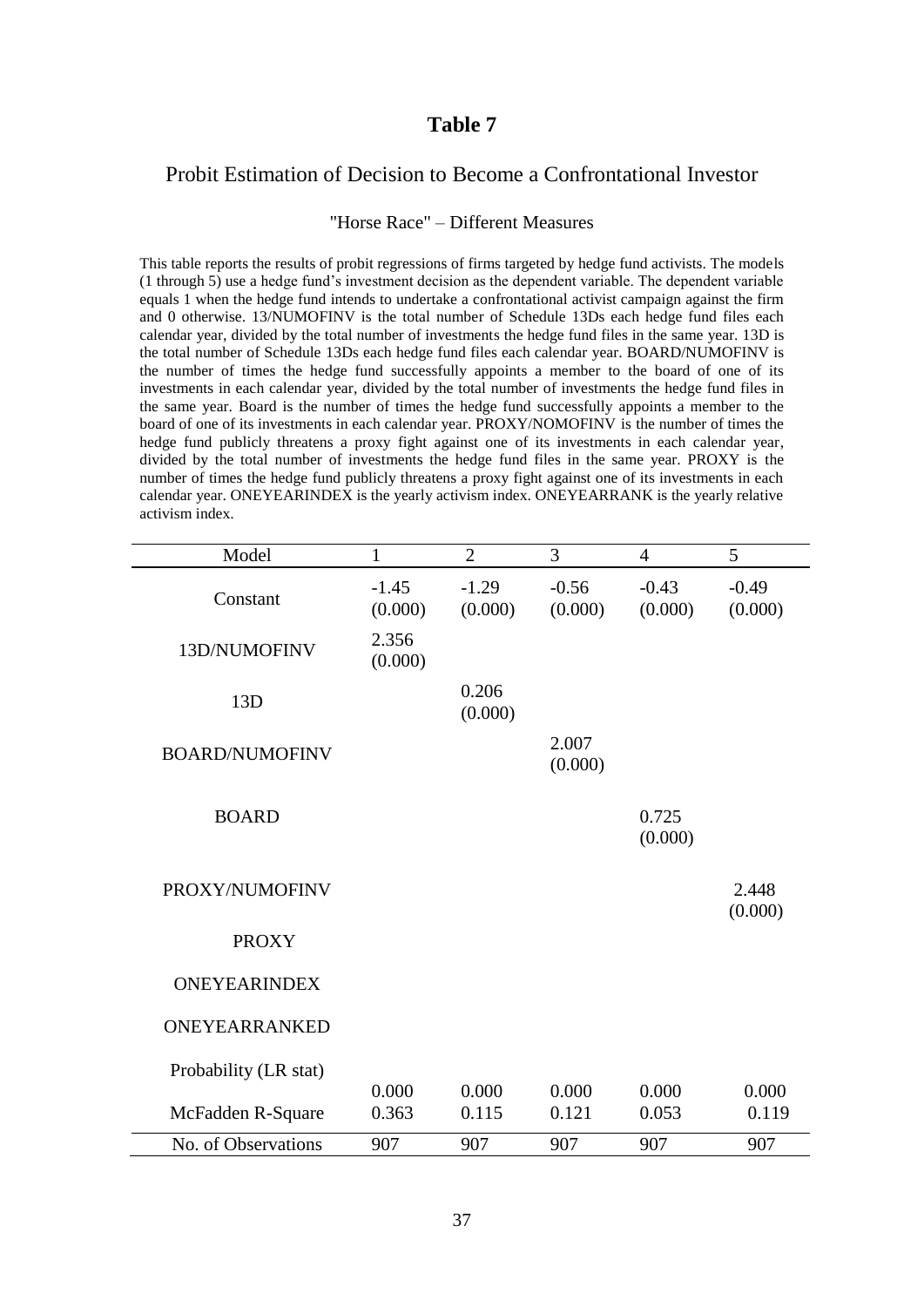| Model                 | 6                  | $\overline{7}$     | 8                   | 9                   |
|-----------------------|--------------------|--------------------|---------------------|---------------------|
| Constant              | $-0.49$<br>(0.000) | $-1.29$<br>(0.000) | $-0.709$<br>(0.000) | $-1.461$<br>(0.000) |
| 13D/NUMOFINV          |                    |                    |                     | 2.167<br>(0.000)    |
| 13D                   |                    |                    |                     |                     |
| <b>BOARD/NUMOFINV</b> |                    |                    |                     | 0.146<br>(0.497)    |
| <b>BOARD</b>          |                    |                    |                     |                     |
| PROXY/NUMOFINV        |                    |                    |                     | 0.578<br>(0.0198)   |
| <b>PROXY</b>          | 0.615<br>(0.000)   |                    |                     |                     |
| <b>ONEYEARINDEX</b>   |                    | 3.89<br>(0.000)    | 1.388               |                     |
| ONEYEARRANKED         |                    |                    | (0.000)             |                     |
| Probability (LR stat) |                    |                    |                     |                     |
| McFadden R-Square     | 0.000<br>0.100     | 0.000<br>0.331     | 0.000<br>0.115      | 0.000<br>0.369      |
| No. of Observations   | 907                | 907                | 907                 | 907                 |